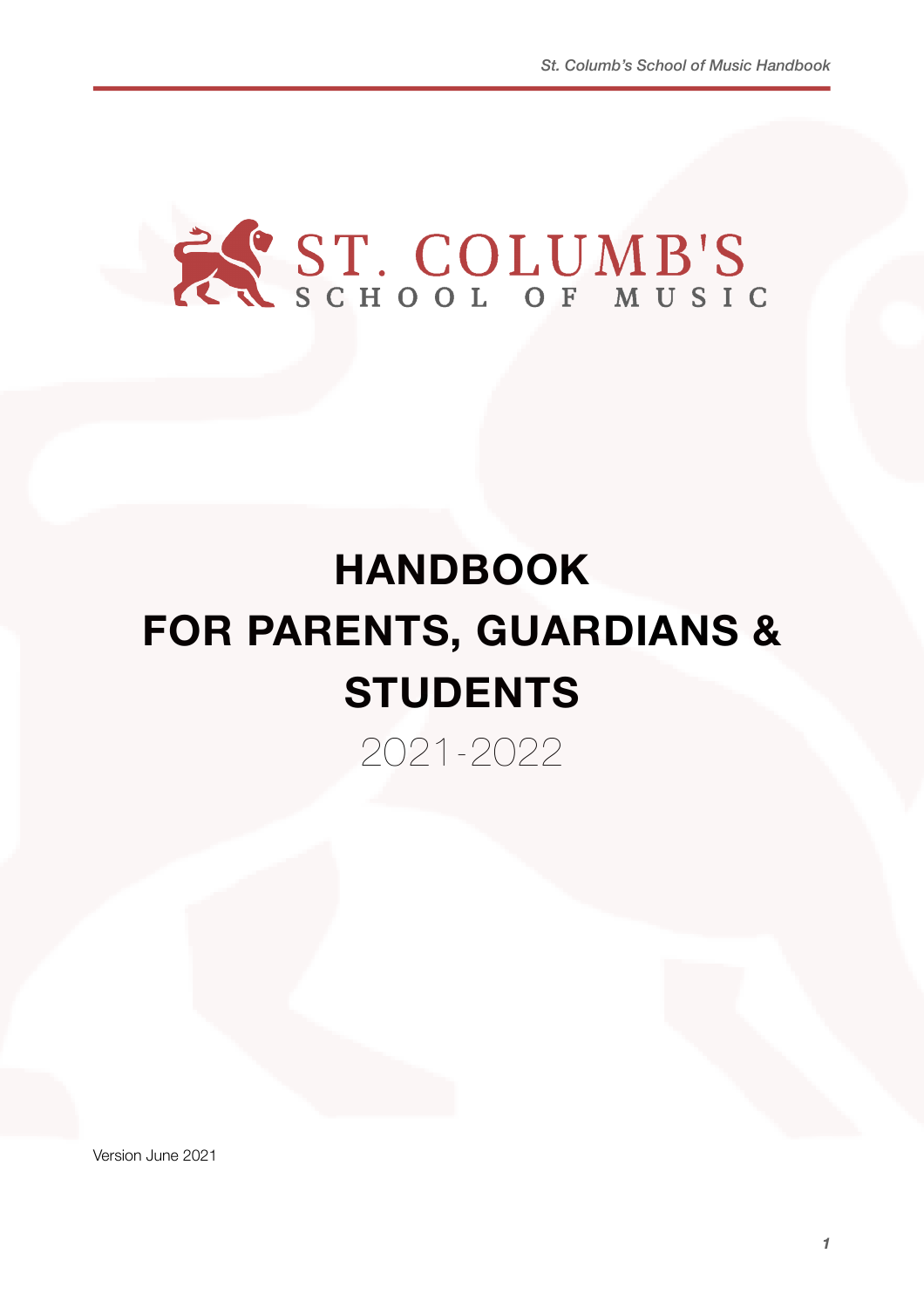St. Columb's School of Music Number 1 St. Columb's Court Londonderry Northern Ireland BT48 6PT

Website: [www.stcolumbsschoolofmusic.com](http://www.stcolumbsschoolofmusic.com)

School Office & General enquiries: Tel: 07366602407 Email: [music@stcolumbsschoolofmusic.com](mailto:music@stcolumbsschoolofmusic.com)

Director's Offices: Louis Fields Tel: 07784841990 Email: [louisfields13@hotmail.co.uk](mailto:louisfields13@hotmail.co.uk)

Nicky Morton Tel: 07858097290 Email: [nickymorton@hotmail.co.uk](mailto:nickymorton@hotmail.co.uk)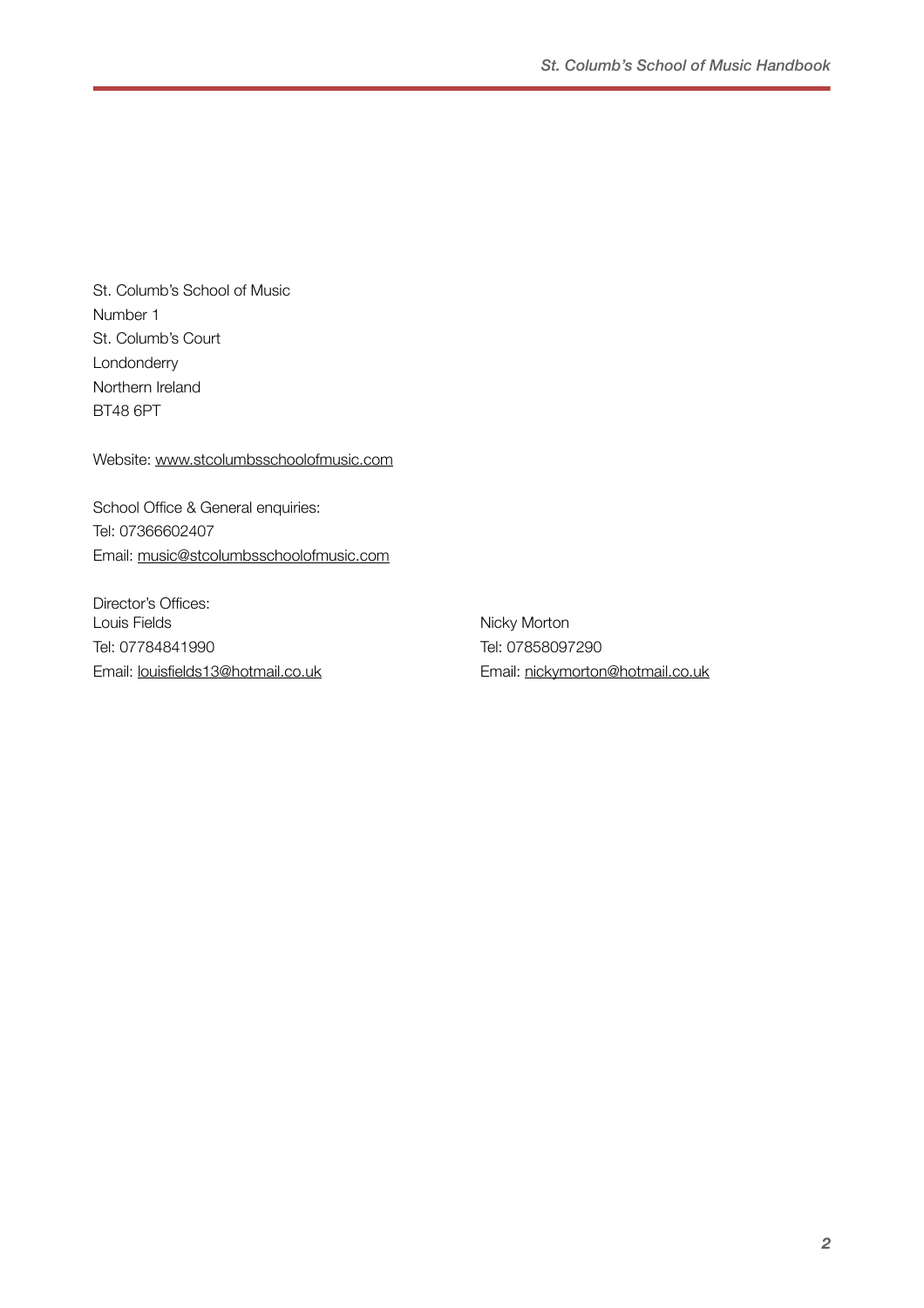| WELCOME FROM THE FOUNDERS                                          | 5              |
|--------------------------------------------------------------------|----------------|
| <b>MISSION STATEMENT</b>                                           | 5              |
| SECTION A: SCHOOL ROUTINES & ADMINISTRATION                        | 6              |
| A1 THE SCHOOL                                                      | 6              |
| A2 THE SCHOOL GROUNDS                                              | 6              |
| A3 THE SCHOOL YEAR                                                 | 6              |
| A4 REGISTRATION                                                    | $\overline{7}$ |
| A5 ATTENDANCE                                                      | $\overline{7}$ |
| A6 CONTACTING THE SCHOOL                                           | 8              |
| A7 COMMUNICATION                                                   | 8              |
| A8 PARKING                                                         | 9              |
| A9 PROPERTY                                                        | 9              |
| A10 PUBLICITY                                                      | 10             |
| A11 SMOKING                                                        | 10             |
| A12 PRICING                                                        | 10             |
| A13 FINANCIAL INFORMATION                                          | 11             |
| <b>SECTION B: PASTORAL INFORMATION</b>                             | 12             |
| <b>B1 PASTORAL STRUCTURE</b>                                       | 12             |
| <b>B2 CHILD PROTECTION</b>                                         | 12             |
| <b>B3 ANTI-BULLYING POLICY</b>                                     | 12             |
| <b>B4 RELIGION</b>                                                 | 12             |
| <b>B5 MEDICAL INFORMATION</b>                                      | 13             |
| <b>B7 CATERING</b>                                                 | 13             |
| SECTION C: ACADEMIC INFORMATION                                    | 14             |
| C1 CURRICULUM                                                      | 14             |
| C2 PRACTICE                                                        | 14             |
| C3 LEARNING SUPPORT                                                | 15             |
| C4 EXAMS                                                           | 15             |
| C5 ASSESSMENT AND REPORTING                                        | 16             |
| C6 POST-EXAMS SERVICES & APPEALS PROCEDURES IN PUBLIC EXAMINATIONS | 16             |
| SECTION D: MUSIC INFORMATION                                       | 17             |
| D1 INSTRUMENTAL LESSONS                                            | 17             |
| D2 CHOICE OF MUSIC TEACHER                                         | 17             |
| D3 CHANGES OF INSTRUMENT OR MUSIC TEACHER                          | 18             |
| D4 MUSIC BOOKS                                                     | 18             |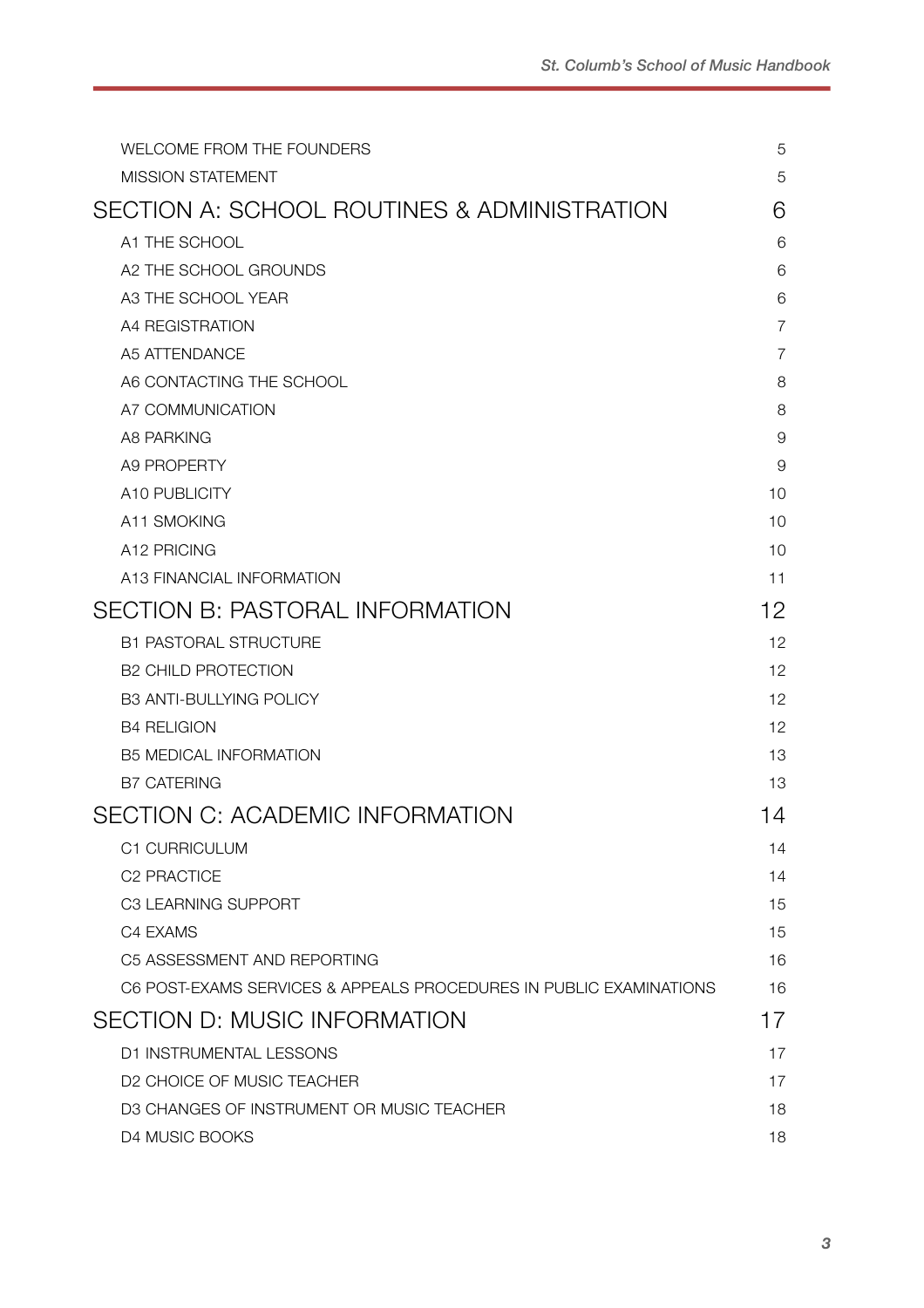| D5 CONCERTS AND EXTERNAL EVENTS PROCEDURE         | 18 |
|---------------------------------------------------|----|
| D6 THEORY/AURAL CLASSES                           | 19 |
| D7 SATURDAY PROGRAMME                             | 20 |
| D8 ABRSM / EXTERNAL EXAMINATIONS                  | 20 |
| D9 INSTRUMENTAL INSURANCE                         | 20 |
| D10 SCHOLARSHIPS AND BURSARIES                    | 20 |
| <b>SECTION E: BEHAVIOUR</b>                       | 21 |
| <b>E1 INTRODUCTION</b>                            | 21 |
| E2 PRINCIPLES AND EXPECTATIONS                    | 21 |
| E3 REWARDS AND SANCTIONS                          | 21 |
| E4 DRUGS AND ALCOHOL                              | 22 |
| E5 SOCIAL MEDIA AND ICT: ACCEPTABLE USE POLICY    | 23 |
| <b>SECTION F: OTHER MATTERS</b>                   | 24 |
| F1 COMPLAINTS PROCEDURE FOR PARENTS AND GUARDIANS | 24 |
| <b>F2 FUNDRAISING AND SPONSORSHIP</b>             | 24 |
| <b>F3 DATA PROTECTION</b>                         | 25 |
| SECTION G: WHO'S WHO                              | 26 |
| <b>APPENDICES</b>                                 | 27 |
| APPENDIX 1: SCHOOL RULES                          | 27 |
| APPENDIX 2: BEHAVIOUR MANAGEMENT STRATEGY         | 28 |
| APPENDIX 3: DRESS CODE                            | 29 |
| APPENDIX 4: INDEX OF POLICIES                     | 30 |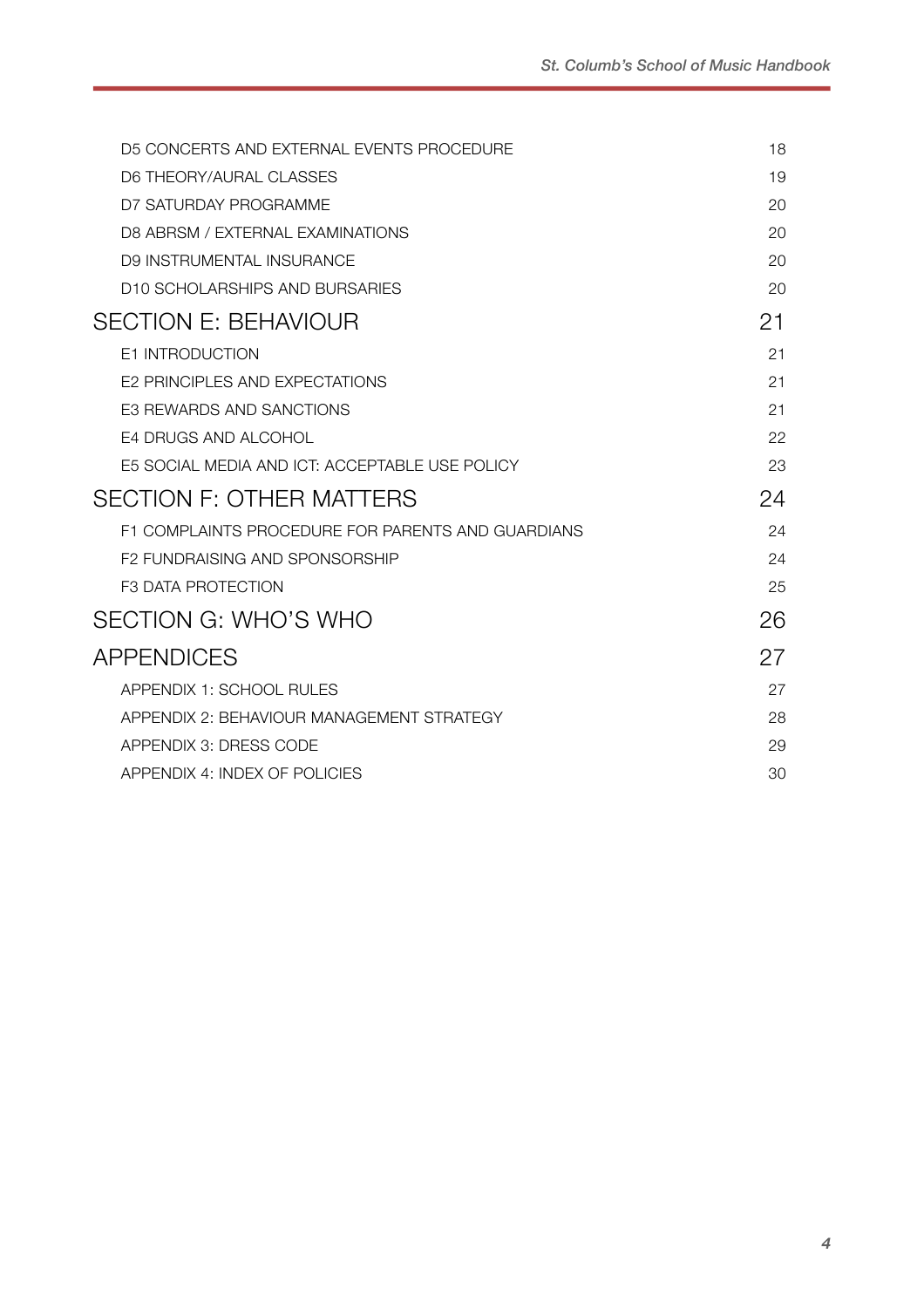### <span id="page-4-0"></span>WELCOME FROM THE FOUNDERS

<span id="page-4-3"></span>This handbook aims to collect together in one place the information that pupils and parents<sup>[1](#page-4-2)</sup> at St. Columb's School of Music may need during a pupil's time at the School. It is not comprehensive, but it covers most of the main issues that usually arise. It is aimed primarily at new pupils, but we hope that existing pupils will also find it useful. You can also access this handbook on the school website.

Please remember that we are always happy to talk to parents about any particular worries or concerns. Education is a partnership and relies on parents and the school working together for the same end — namely, each child's well-being and success.

If you have questions about the school which are not answered in this handbook, please do not hesitate to contact us.

#### **Louis Fields and Nicky Morton Founders**

### <span id="page-4-1"></span>MISSION STATEMENT

The St. Columb's School of Music exists to provide everybody the opportunity to learn music to the highest standard that they can achieve. In addition to focusing on grade exams, we aim to make every student an all rounded musician, including varied repertoire and basic theory. We want to give students in 3rd level education the chance to teach students of their own and achieve a first-hand experience of this musical profession. It is our ambition to have more students learning, more options and opportunities for children and stronger community relationships, built through music.

We believe it is essential for all our musicians to:

- Receive the best possible teaching in a musical environment in which to fulfil their potential, irrespective of their background;
- Grow in self-confidence, accept their responsibility to the world community in whatever career they follow, and develop an appreciation of the obligation to reach out and share their talent with others;
- Achieve levels of musical and academic achievement, personal security, adaptability and satisfaction that will sustain them throughout their lives.

<span id="page-4-2"></span><sup>&</sup>lt;sup>1</sup>Throughout this document, the term 'parents' should be taken to include guardians as well.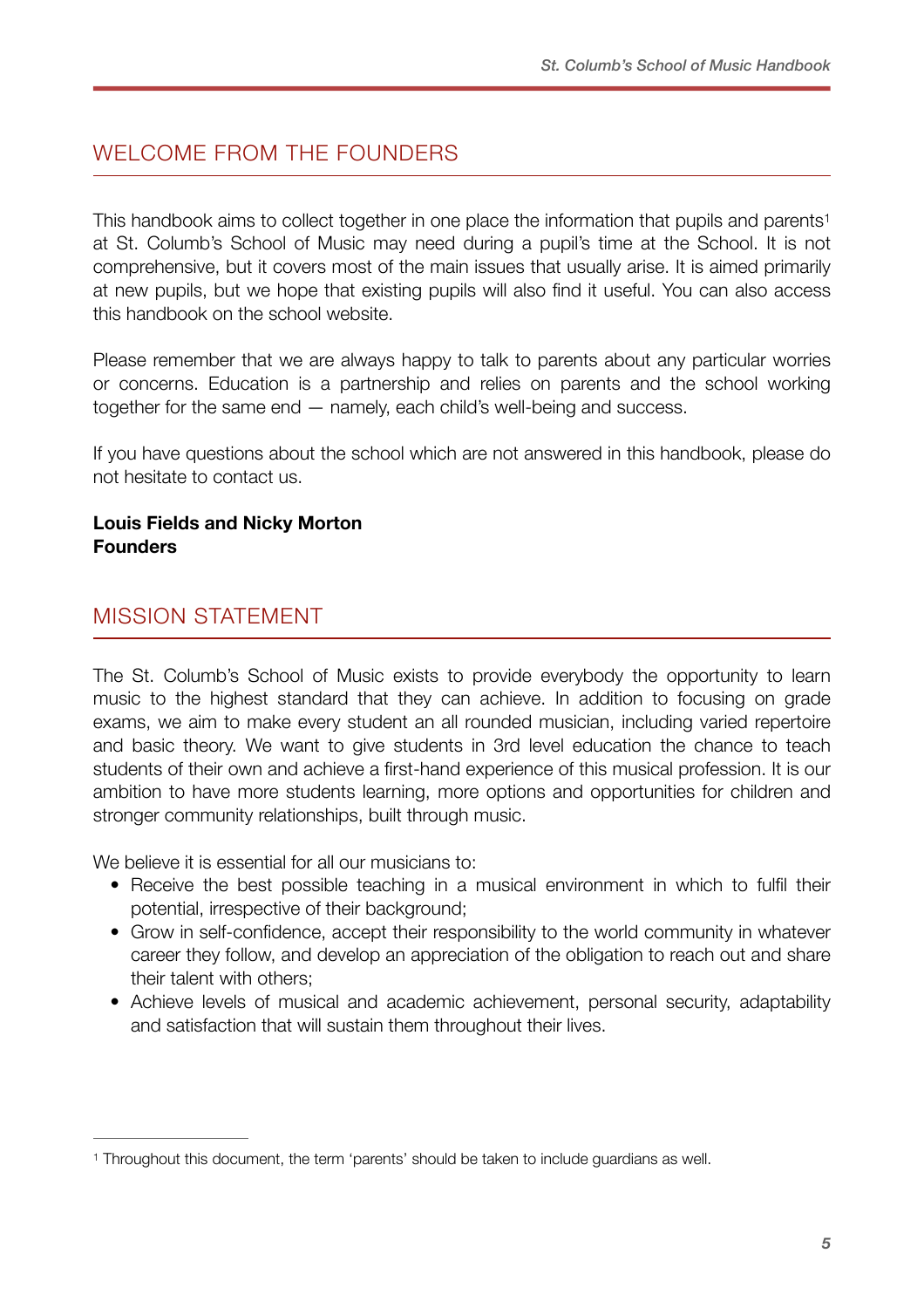## <span id="page-5-0"></span>**SECTION A: SCHOOL ROUTINES & ADMINISTRATION**

### <span id="page-5-1"></span>A1 THE SCHOOL

The school is officially open from 3.00pm-9.00pm Monday to Thursday, with regular lessons being taught during this time. Saturday mornings are reserved for theory class, aural skills workshops, extra lessons and also concerts and performances, both formal and informal.

At various times throughout the year there will be various other groups and organisations that will use certain rooms in the school. In exceptional and occasional circumstances, permission to be in the school building outside of normal hours is strictly at the discretion of the School Administrator and the student's principal Music Teacher.

Outside of the official opening times, St. Columb's School of Music contracts teachers into various local schools during school hours. Any student that receive musical lessons at the school in which they attend, are entitled to all of the benefits from St. Columb's School of Music. This handbook is designed for St. Columb's School of Music pupils that are taught during the Music School times, but most sections are relevant to all pupils.

#### <span id="page-5-2"></span>A2 THE SCHOOL GROUNDS

Most teaching takes place in the building of Number 1 St. Columb's Court, The Cecil Frances Alexander Music Room, and St. Columb's Cathedral. The St. Columb's School of Music runs in partnership with St. Columb's Cathedral and many performances take place within the Cathedral throughout the year. On occasions, music lessons or ensemble practice may take part in a music room external to the School Building. Please note that St. Columb's Cathedral will not accept liability for any accidents, damages or loss incurred in the grounds of the Cathedral.

#### <span id="page-5-3"></span>A3 THE SCHOOL YEAR

Term dates are published at least a month in advance of the next school year and can be found on the school website. The school operates its own holidays and normally follows that of the local schools. However, these may differ from school to school and follow different recognised holidays. Please note that if your lesson falls on a bank holiday, lessons can be rearranged for that week at the discretion of the Music Teacher.

All pupils are required to be available for school concerts if asked to perform, including those which take place at weekends or during school holidays. Key dates are published in advance on our website.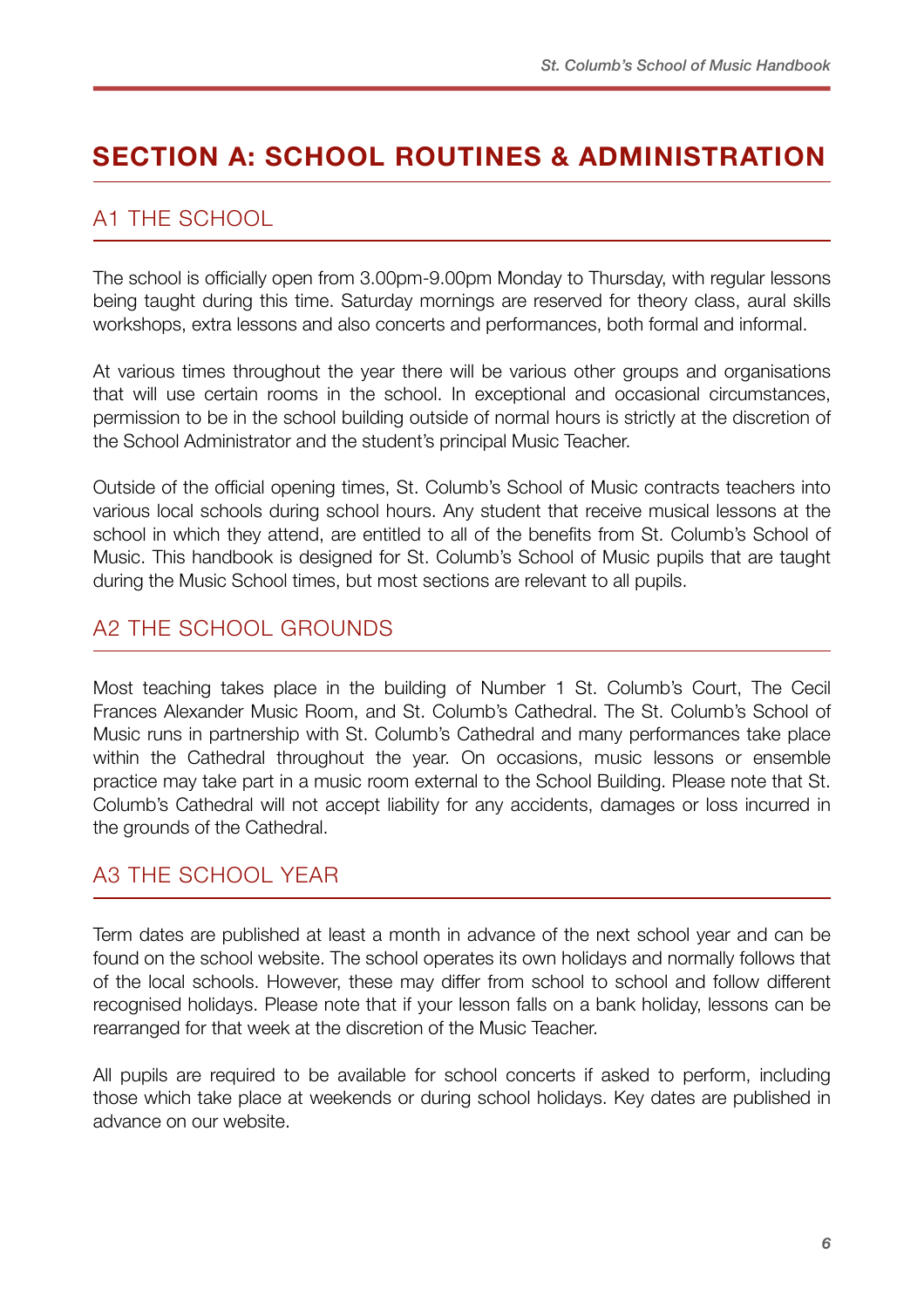### <span id="page-6-0"></span>A4 REGISTRATION

The Music School operates on a 34-week school year session and a flexible 4-week summer session. There are several weeks at the end of the year reserved for inclement weather and teacher absence makeup days. Students may also choose to register for additional lessons during this period, if the teacher is available.

All new students must submit a completed registration form at the start of their tuition. Each year, returning students must inform the School of any changes or updates to their personal information. Each student will be assigned a teacher depending on timetabling and desired outcomes following registration. If it is not possible to place a student with an appropriate tutor during registration, students may elect to place their names on a waiting list.

Student registration is a contract that reserves a specific time slot with the tutor each week. It is assumed that students will continue for the entire 34 week session (or portion remaining thereof). Students choosing to withdraw before the end of the session must notify the School in advance. Any student who withdraws from tuition will receive a full refund on any remaining lessons. Any payments made towards exam entries, events or accompanists are not refundable.

In the event of inclement weather or teacher absences, lessons will be rescheduled or a substitute lesson will be provided. Teacher cancellations and lessons cancelled by the Music School due to inclement weather that cannot be made up by the close of the session will be refunded in full. To find out if we're closed or delayed due to weather, please check our website or social media platforms.

New students are welcome to register their interest at anytime throughout the year and tuition may start immediately depending on timetabling schedules, school holidays and availability of music tutors.

### <span id="page-6-1"></span>A5 ATTENDANCE

Students are charged for all the lessons for which they register, including those missed through student absence. As a courtesy, students are expected to notify the School Secretary of an impending absence at least 24 hours in advance of the lesson so that lessons can be rearranged. The Music School does not offer compensatory lessons for absences and/or missed lessons that occur without prior notification to the school for less than 24 hours before the lesson. Student lessons are suspended after 3 consecutive absences without notification by the student/family. Lessons will also be terminated through unwillingness to learn and repeated failure to pay for lessons.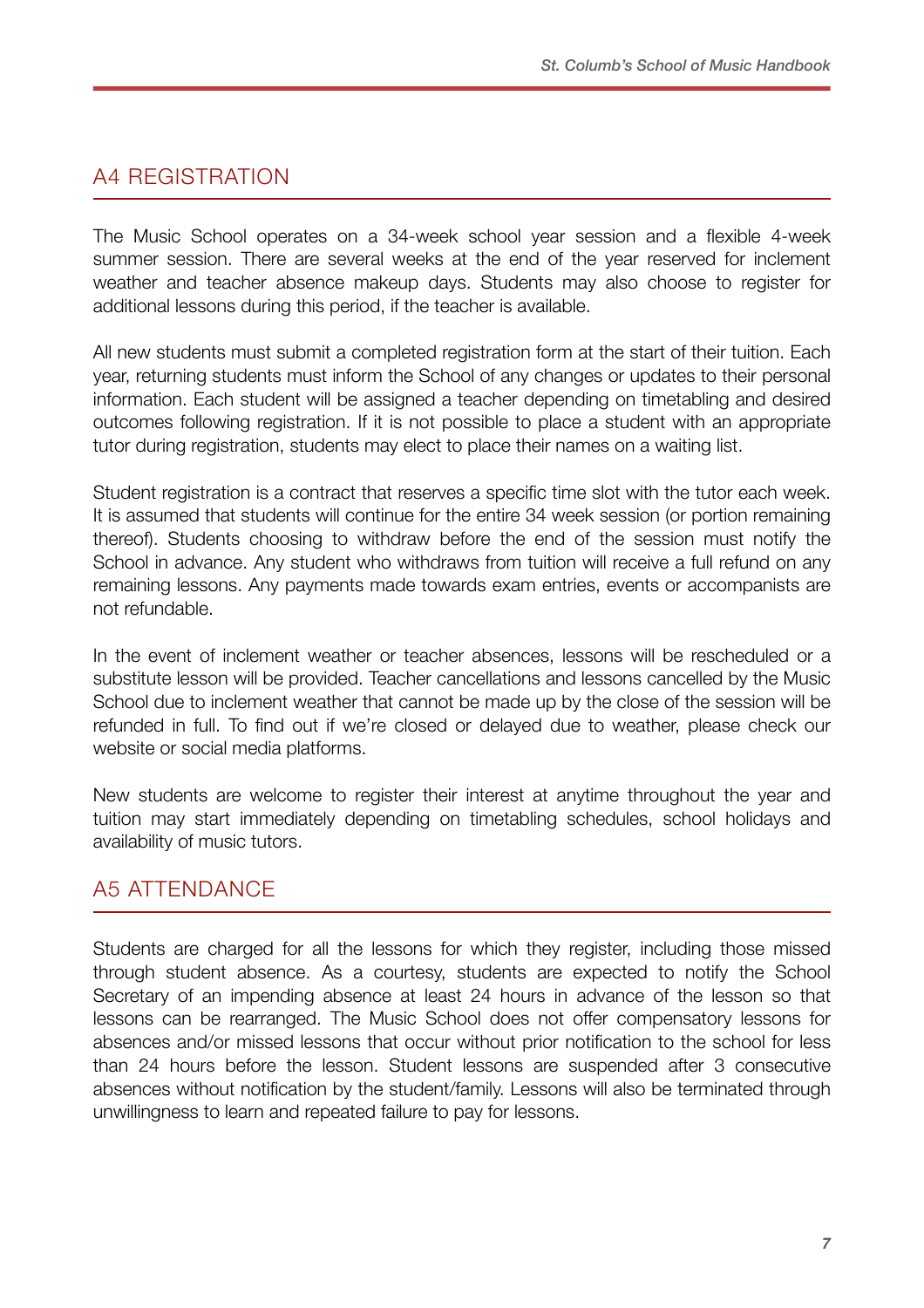Students who are late for a scheduled lesson are not guaranteed their full lesson length. Students more than 15 minutes late for their lesson will be considered absent. The teacher reserves the right to cancel the remainder of the lesson.

#### <span id="page-7-0"></span>A6 CONTACTING THE SCHOOL

During the school working day, please telephone or email the School Office (07366602407 or music@stcolumbsschoolofmusic.com). The office staff will do their best to help, or will direct you to someone who can. Outside the normal school day and at weekends, please use the same details as above. If an emergency should arise outside of the working hours, please contact either Louis Fields (07784841990) or Nicky Morton (07858097290).

Parents are welcome to enter the school premises during the school day to leave off or collect their children, as well as to contact the School Secretary on any queries that may arise, in addition to paying for tuition. There is a waiting room for parents to wait before and between lessons.

Parents who wish to see music teachers directly should always make appointments in advance and should report to the School Office.

#### <span id="page-7-1"></span>A7 COMMUNICATION

A successful education relies on co-operation between the School and parents. We believe that this is best achieved by laying down clear lines of communication and this policy explains our approach.

#### **Routine communication**

Routine communication from the school is normally sent by email; reports are circulated by email or post. Emails will normally include any items of school news, administrative matters and a list of forthcoming events. Please ensure that we have a current email address for you, and check it regularly. Additionally, please update us with any changes to your home address.

#### **Emergency announcements**

In the case of any emergency, including when the school is closed, information to parents, will be published initially on the front page of the school's website:

[www.stcolumbsschoolofmusic.com.](http://www.stcolumbsschoolofmusic.com) This will always be the primary source of such information. In addition, each parent will receive a text message. We ask that you update us with any changes to your contact details.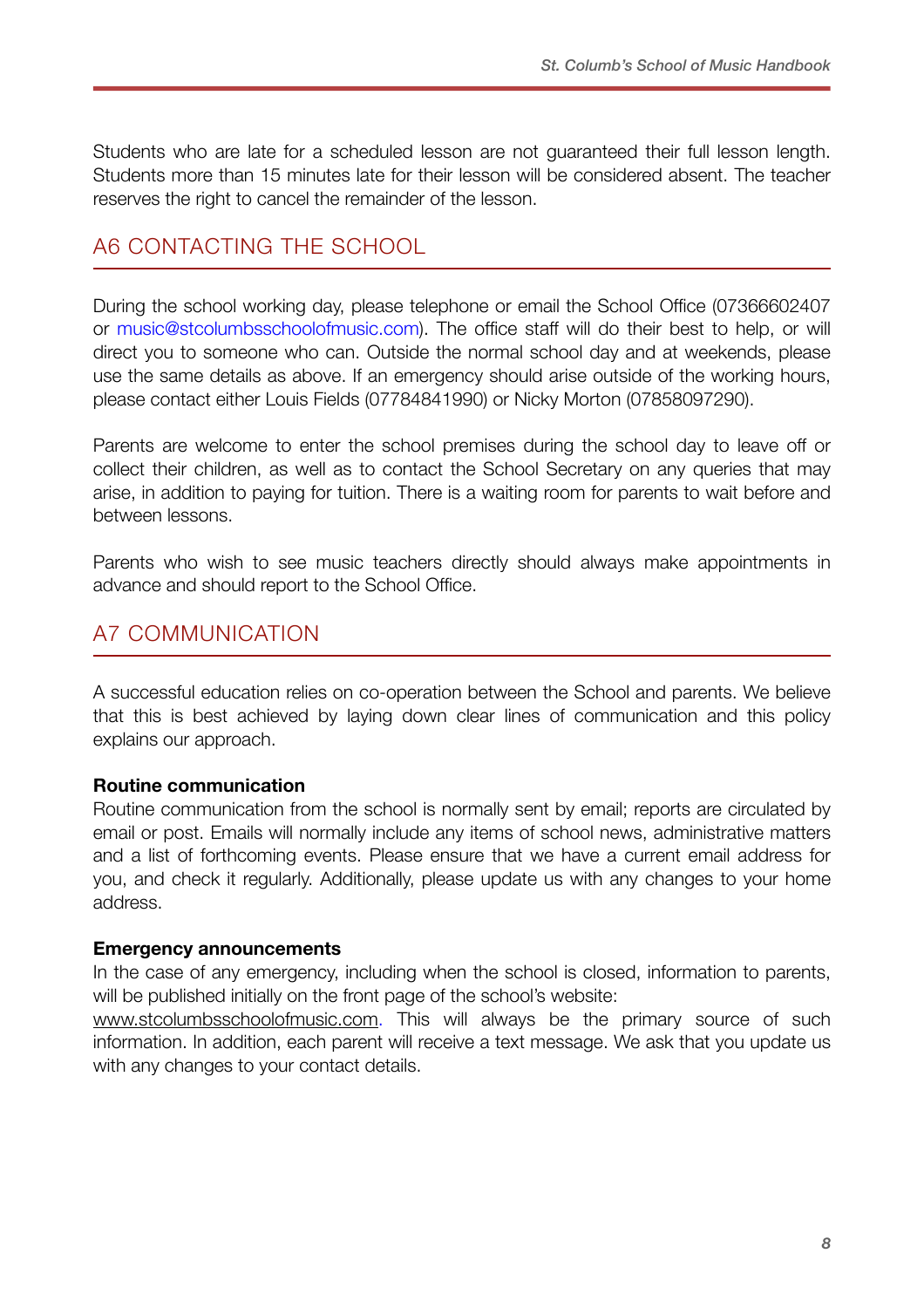#### **Initial Contact**

If you have a query or a concern, you should normally direct it to the School Office for pastoral and musical matters. We will contact you if we have concerns about your child's performance or behaviour which we think should be brought to your attention. All associates can be contacted by email.

If you have any concerns regarding your child's education, please tell us of your concern as soon as possible. It is difficult for us to investigate properly an incident or problem which has happened some time ago. Details of the school's Complaints Procedure can be found at the end of this handbook.

#### **Disciplinary matters**

We will not automatically contact you if your child is in trouble for something minor. However, we will always endeavour to contact you if there is something which we feel you need to know. We ask parents to support the school's Behaviour Policy (which can be found on our website). This includes agreeing that pupils may occasionally have to serve a musical suspension or a ban from performance opportunities.

#### <span id="page-8-0"></span>A8 PARKING

The closest available parking is available across the road at Bishop Street Car Park. The School of Music takes no responsibility in providing the payment for parking fines or damage to the vehicle during the time at the school. Please do not block the entrance at St. Columb's Court as this road is used regularly by the Courthouse.

#### <span id="page-8-1"></span>A9 PROPERTY

Lost property is normally handed in to the School Office. At the end of term, any property not reclaimed will be disposed of.

Pupils should not bring any personal belongings or valuables into the school unless absolutely necessary. These should not be left unattended but be on your person at all times, or handed in to the School Office for safe keeping. The School takes no responsibility for any loss or damage of the student's belongings when in the building.

Pupils are responsible for looking after school books and sheet music issued to them. Damage and loss will be charged to parents, as will damage to school property (e.g. broken windows).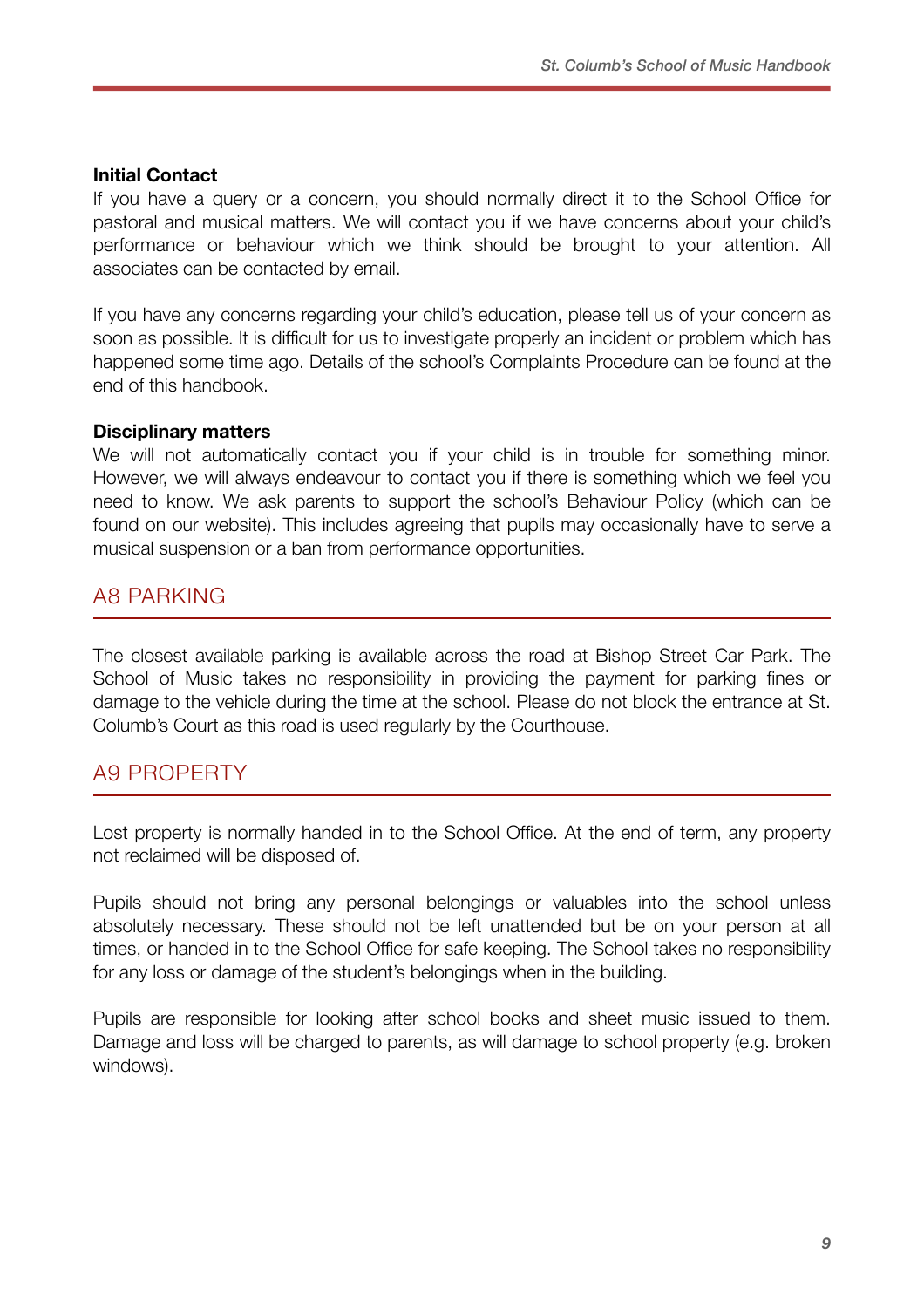### <span id="page-9-0"></span>A10 PUBLICITY

The St. Columb's School of Music reserves the right, and may give permission to its photographer or outside media, to photograph or video classes, programs and participants at all our facilities and properties. Please be aware that these photos and videos are for promotional purposes and may be used in future publications and media communications. By participating in Music School classes and programs, you consent to the taking and publication of your photograph and video for these purposes. If you do not wish us to use photographs, audio or video of your child in this way, please let the School Office know.

### <span id="page-9-1"></span>A11 SMOKING

Please note that The St. Columb's School of Music is a non-smoking environment. Parents are asked to respect this at all times, including outside buildings and anywhere on the school grounds. Please note that our definition of smoking includes vaping, e-cigarettes and 'Shisha pens'.

### <span id="page-9-2"></span>A12 PRICING

The fees for the academic year are:

Instrumental Tuition Individual £15 for 30mins Theory Tuition Individual  $\qquad 215$  for 30mins Aural Skill Workshops **E5** per person Grade Exam Accompaniment £30 (Diplomas may vary) School Exam Accompaniment £25 per hour Choir Accompaniment **E25** per hour Weddings and Ceremonies E100 Funerals **£60** Concerts **Concerts** *Varies* 

Theory Tuition Group **EXEL 10** For 45mins (Free for School of Music Pupils) Grade 5 Theory Tuition Group £20 for 60mins (Free for School of Music Pupils)

Individual Tuition prices are set at £15. This includes

- Quality assured teaching
- Weekly lessons in a unique School building
- Grade 1-5 theory built into each lesson
- Free Grade 5 theory classes
- Free entrance to School of Music concerts
- Opportunities for external performances (e.g. Concerts)
- Opportunities for external musical work (e.g. Playing at events)
- Financial support and quidance when applying for musical degrees/scholarships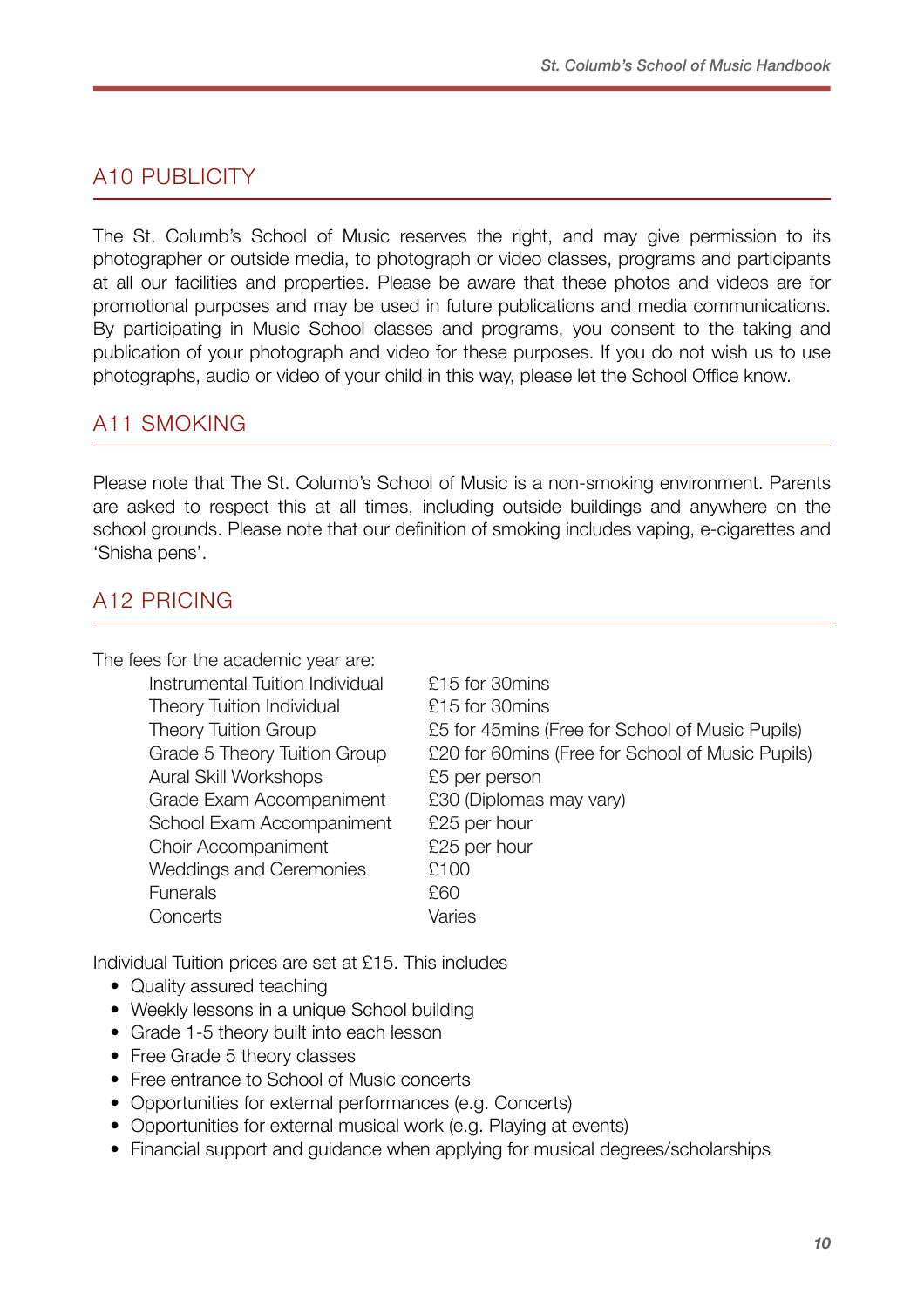### <span id="page-10-0"></span>A13 FINANCIAL INFORMATION

Lessons are taught on a one-to-one basis except group theory lessons and other tuition workshops. Students enrolling in private lessons or group classes may pay their tuition in several ways.

- 1. Cash
- 2. Cheque
- 3. Online
- 4. Standing Order

These methods can be paid for individual lessons, monthly, termly or yearly. Payment is monitored by the School Office and any outstanding payments will be sent by post at the end of each term. If payment from a previous term is still outstanding, unpaid fees will be subject to a £25 charge at the start of the next term.

Financial aid may sometimes be available and applications are available on the School website. Families on automatic instalments must notify the Music School if a credit card has been replaced prior to scheduled payment to avoid fees. Please contact the School Office to learn more about the different ways to pay tuition fees and what best suits you.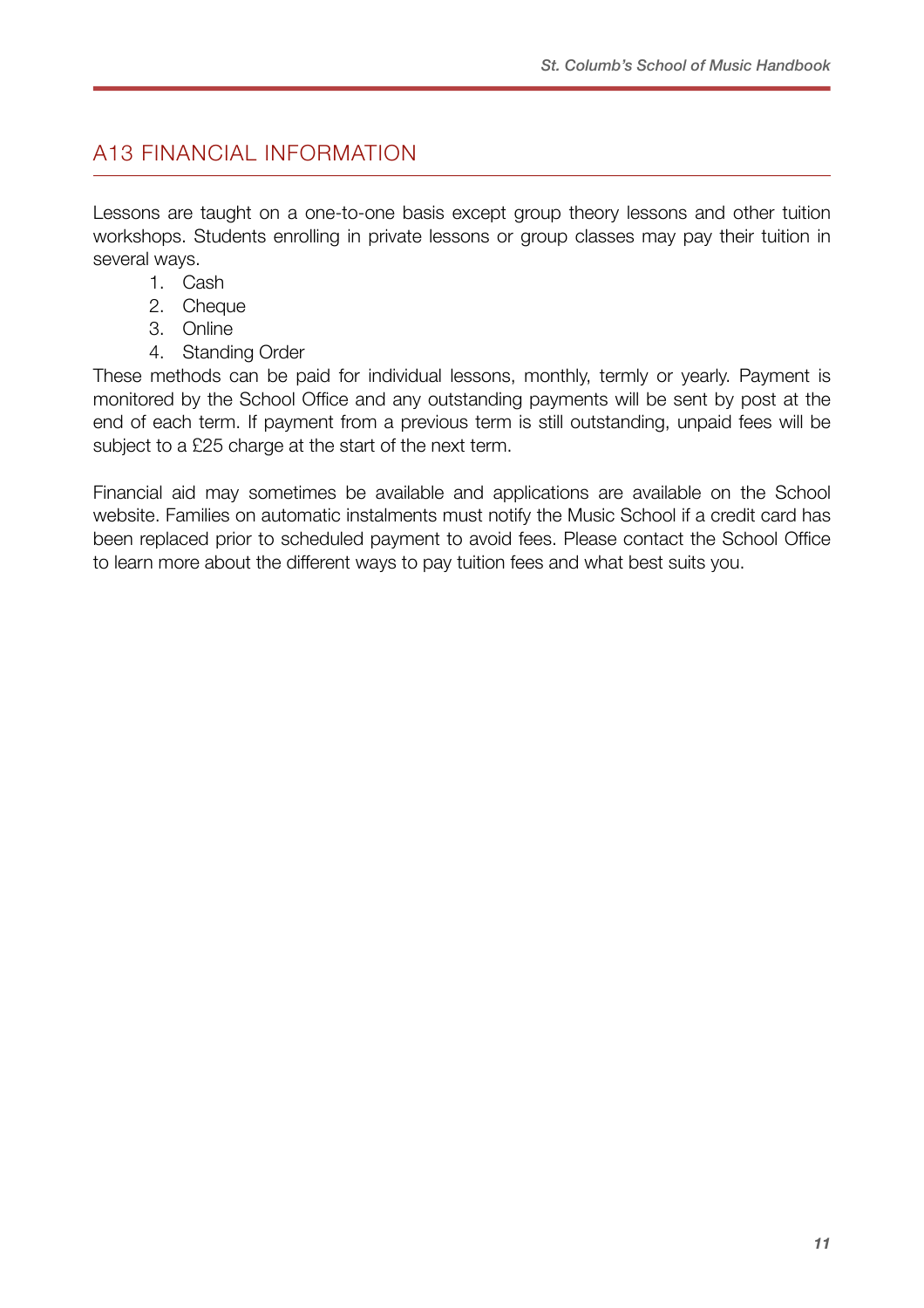# <span id="page-11-0"></span>**SECTION B: PASTORAL INFORMATION**

### <span id="page-11-1"></span>B1 PASTORAL STRUCTURE

All pupils at St. Columb's School of Music are members of a house.

- Stanford
- Wood
- Tallis
- Wesley

Pupils are assigned a house for pastoral care but on occasions, a house leader will monitor progress and commitments in order to promote welfare and award/deduct points. These points are used to reward the students of each house at the end of the terms. At various points throughout the year, all members of a house should perform at least one recital.

### <span id="page-11-2"></span>B2 CHILD PROTECTION

The School aims to keep all children safe and to create an environment where they feel secure enough to discuss their concerns. The School trains all associates to recognise when children are in need of help.

The School has a statutory obligation to follow the policies and procedures established by the Safeguarding Trust. Their guidelines form the basis of the School's Child Protection policy. Parents with concerns about Child Protection issues should contact the Designated Senior Person (DSP) for Child Protection in school. they can be contacted via the School Office. The DSP is Mr. Ian Bartlett, Designated Senior Person for Child Protection (07803005723, ian.bartlett@btinternet.com)

The school's full Child Protection Policy can be found on the school website.

### <span id="page-11-3"></span>B3 ANTI-BULLYING POLICY

The school is determined that no kind of bullying will be tolerated. The school's anti-bullying policy can be found on the school website. Please do not hesitate to contact the School Office if you have any concerns.

### <span id="page-11-4"></span>B4 RELIGION

Despite working in partnership with St. Columb's Cathedral, the School of Music does not involve religious observance of any kind and welcomes all denominations.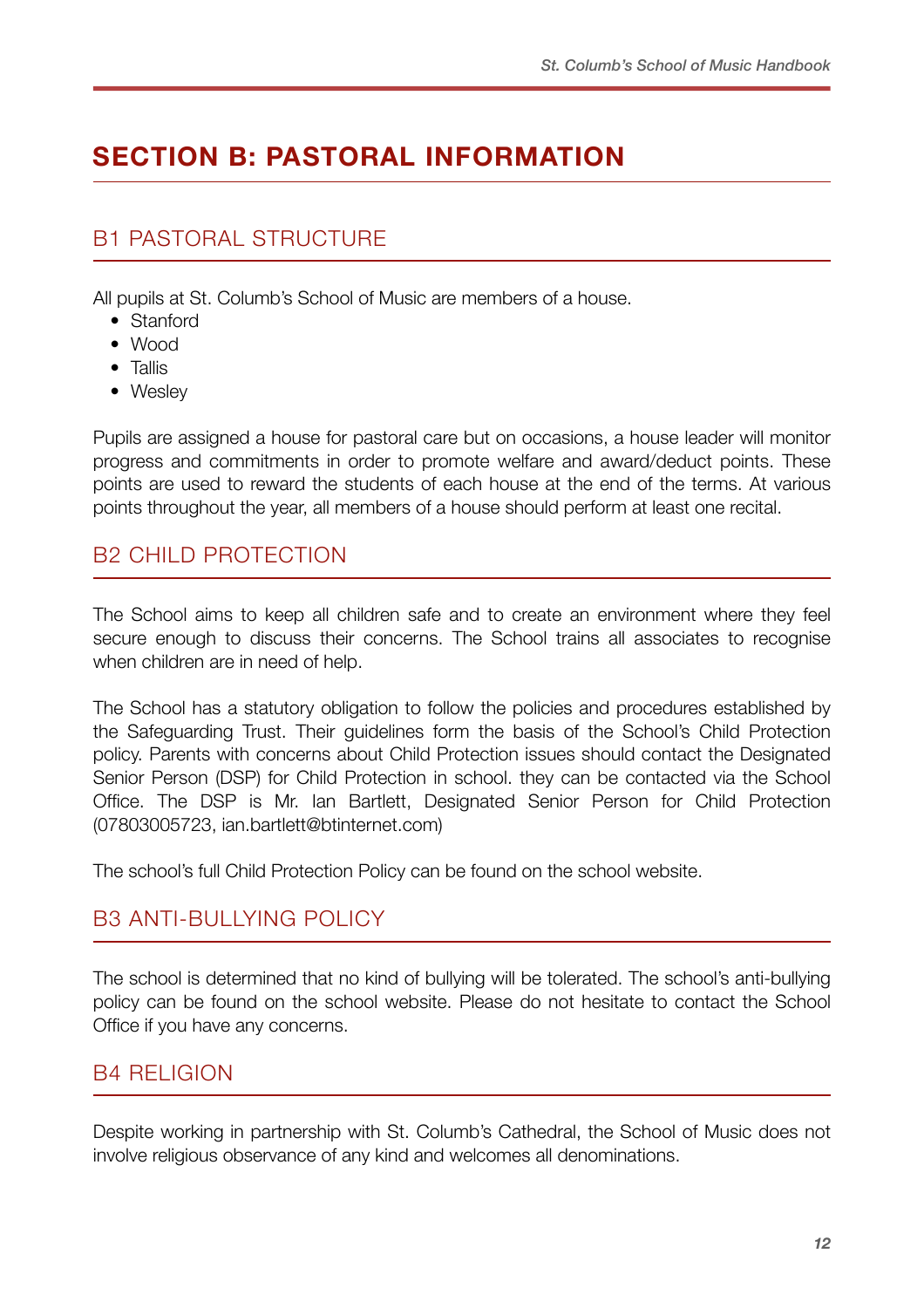### <span id="page-12-0"></span>B5 MEDICAL INFORMATION

Parents are required to inform the School Office of all medical conditions and inform the School of any significant changes in the pupil's health throughout the year.

#### **Emergency Contact**

In the event of illness or injury every effort is made to contact the parent. It is very important that the School has an up-to-date and accessible home/work/mobile or other contact number. Until the pupil's parent is contacted, the School will take any action required in the best interests of the pupil. A number of the School associates are trained as Emergency First Aiders and in the event of an accident, appropriate First Aid will be given. Parents will be contacted immediately and requested to collect their child as soon as possible. Pupils are cared for in the School of Music until parents arrive.

#### **Asthma and Allergies**

Pupils who have asthma or severe allergies are encouraged to keep their inhalers/epipens with them. Please arrange for a spare, named, inhaler/epipen to be given to the School Office. This will be kept in an allocated area within the general associates room, for easy accessibility, and will be available for use if a pupil loses or forgets his/her inhaler.

### <span id="page-12-1"></span>B7 CATERING

The school provides a basic store of cold and hot drinks and biscuits/snacks that are offered to parents and/or students in the waiting room. Bought-in products that may contain nut traces are labelled, but no nuts of any description are used in the kitchen. Please alert us if your child has an allergy to nuts, or any other product.

We ask parents to support our school policy in respect of allergies by not allowing pupils to bring to school any food items or sweets containing nuts.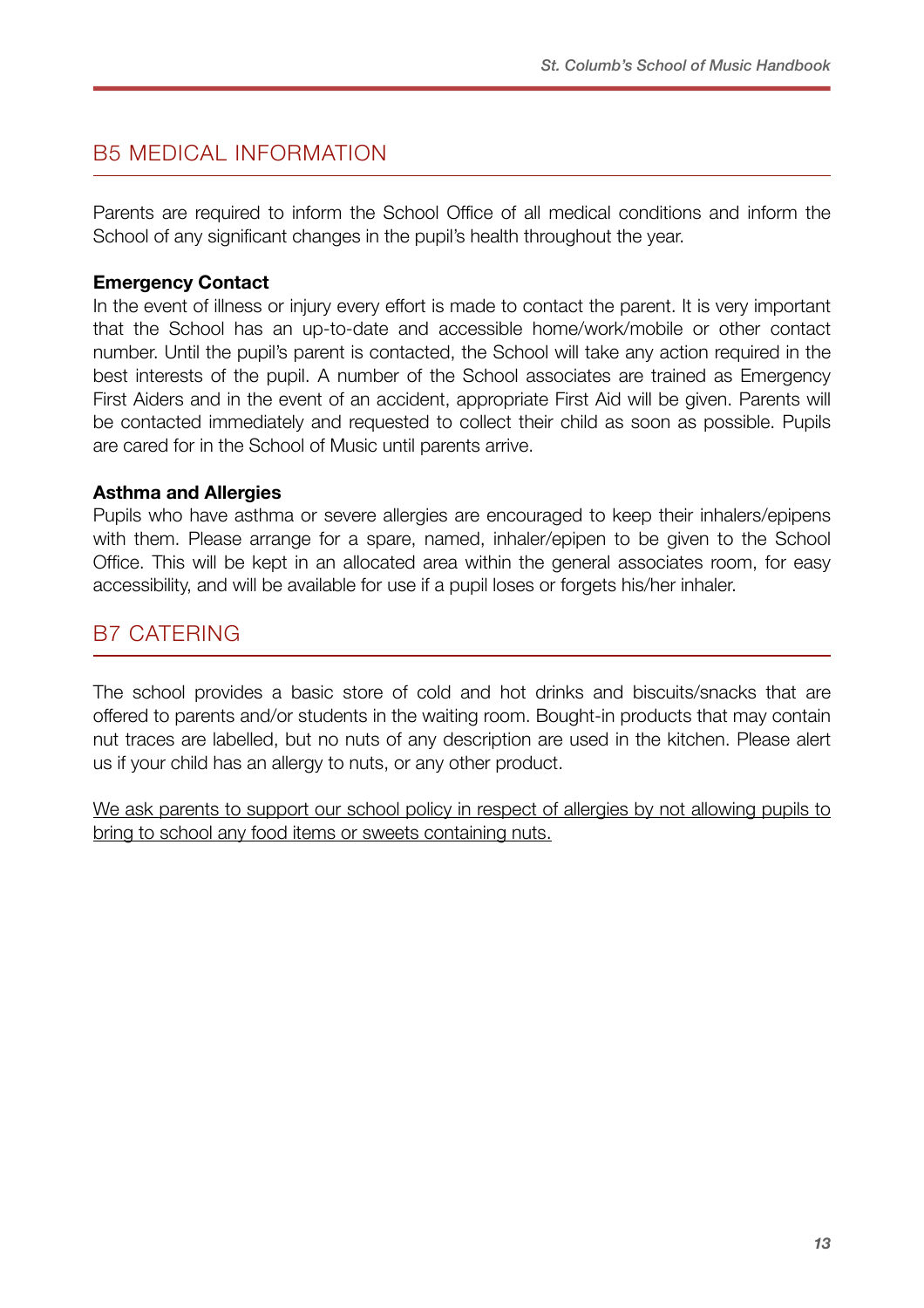# <span id="page-13-0"></span>**SECTION C: ACADEMIC INFORMATION**

### <span id="page-13-1"></span>C1 CURRICULUM

The aim of our curriculum is to achieve a balance between musical and academic studies. Although the exact shape of the curriculum will be different for different pupils, the broad intention is that there should be a progression over time: younger pupils need a larger amount of academic time to ensure that the basic skills and knowledge are in place, and that they are able to achieve the technical requirements for more challenging pieces. As they get older, they are expected to spend more time practising their instruments, taking part in chamber music and orchestral or choral groups, and the proportion of time spent on academic work therefore decreases.

Therefore, as part of instrumental tuition, optional theory lessons and aural skills workshops are offered as part of their musical learning. All lessons include some degree of theory and aural skill guidance and additional lessons are not compulsory. However, Grade 5 theory is required to advance to any grades above Grade 5 so learning theory throughout your time at the school is recommended. Exams are not necessary but most students choose to enter exams as they progress through their pieces and as an indicator of progress.

The school timetable is designed for the benefit of the school as a whole and cannot be changed to satisfy individual requirements. The school cannot guarantee that any particular teacher will, or will not, teach any particular pupil.

### <span id="page-13-2"></span>C2 PRACTICE

Independent practice aims to support the development of independent learning skills and is essential in order to progress through grades and improve as a musician. Our aim is to provide an inspiring, well-managed practice programme which helps students to develop the skills and attitudes which they will need for successful lifelong learning. However, we also recognise that pupils need time to do their homework, attend various organisations or sports teams and engage in other extra-curricular activities. With this in mind, practice tasks are manageable and take into consideration the amount of practice expected from a pupil in a specialist music school.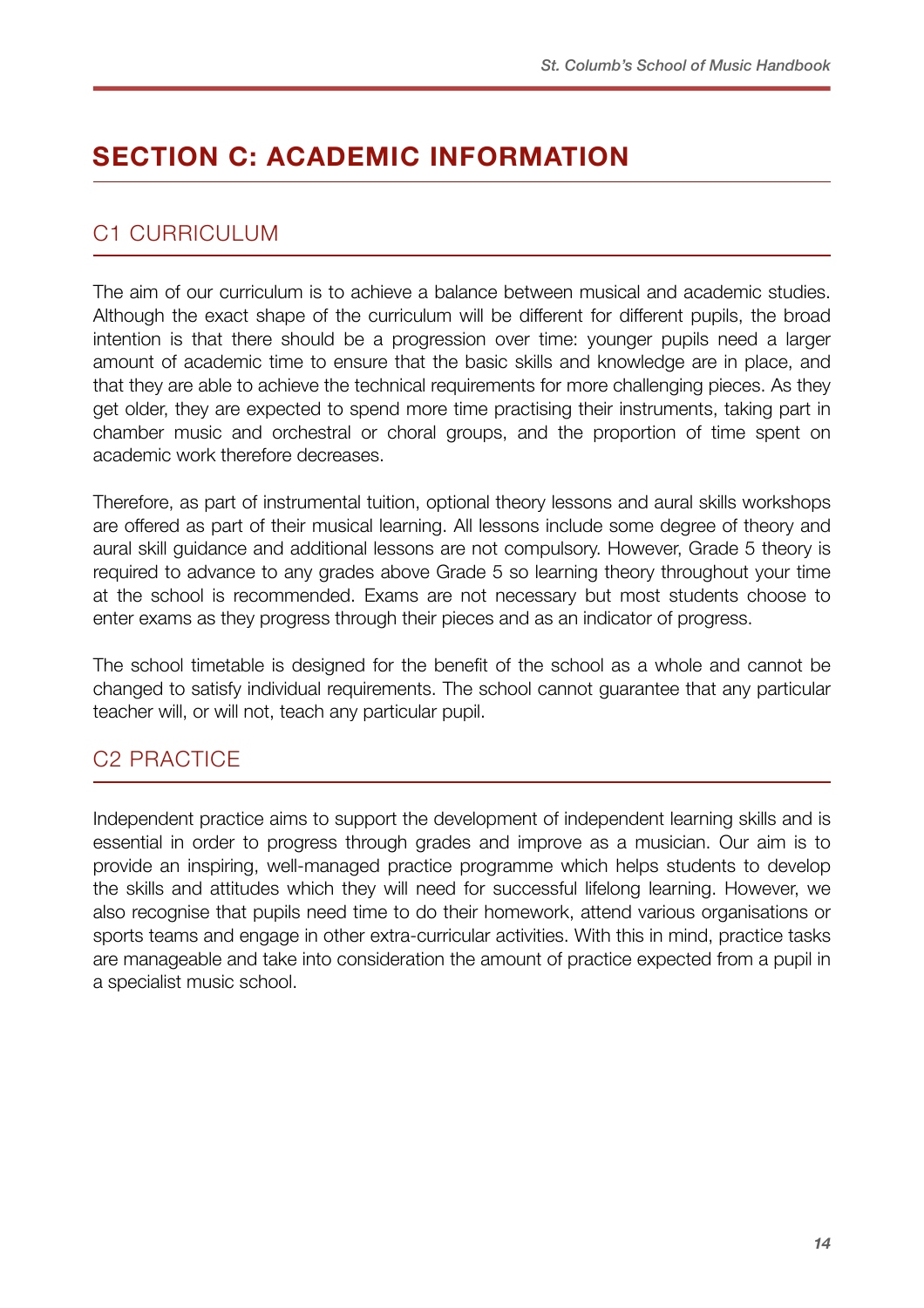### <span id="page-14-0"></span>C<sub>3</sub> LEARNING SUPPORT

The school is committed to achieving the best possible education for every child. Part of this approach involves dealing with specific learning difficulties. Please tell us immediately if you know or suspect that your child may have some specific problem which may need to be addressed.

Some pupils are already identified as having a special need before they enter the school, the most common being some form of dyslexia. Others manifest signs on entry, such as poor hand-writing, poor presentation, inconsistent spelling or very poor organisation. Candidates for public examinations are entitled to access arrangements in these examinations.

### <span id="page-14-1"></span>C4 EXAMS

We enter students into all the major examination boards for their examinations and fill in and prepare all the necessary paperwork on their behalf. For graded examinations we recommend those of the Associated Board of the Royal Schools of Music because of its carefully composed syllabus, thorough administration and ongoing moderation of standards. Nevertheless, when students wish to use another examining system for various reasons, we are happy to give advice and support. Please note that students entering into exams will be notified of their specific dates and times approx. 4 weeks before the exam is due to take place.

The teacher will determine when the student is ready to take an exam and it is expected that the student commits to putting in the practice suggested by the teacher prior to exams. Students that have been entered into an exam but fail to sufficiently prepare may be pulled out of an exam and if this is the case, fees will not be refunded. The exam entry fee must be paid by the deadline set by the School to secure entry. This fee is non refundable. Accompanists are provided if required. Exam times/days are assigned by exam boards and are usually during school time. Please be aware that these dates cannot be changed by the School and is the responsibility of the parent to liaise with the examination board should an exam need to be rescheduled. You may enter your child for an exam yourself at any point if you wish.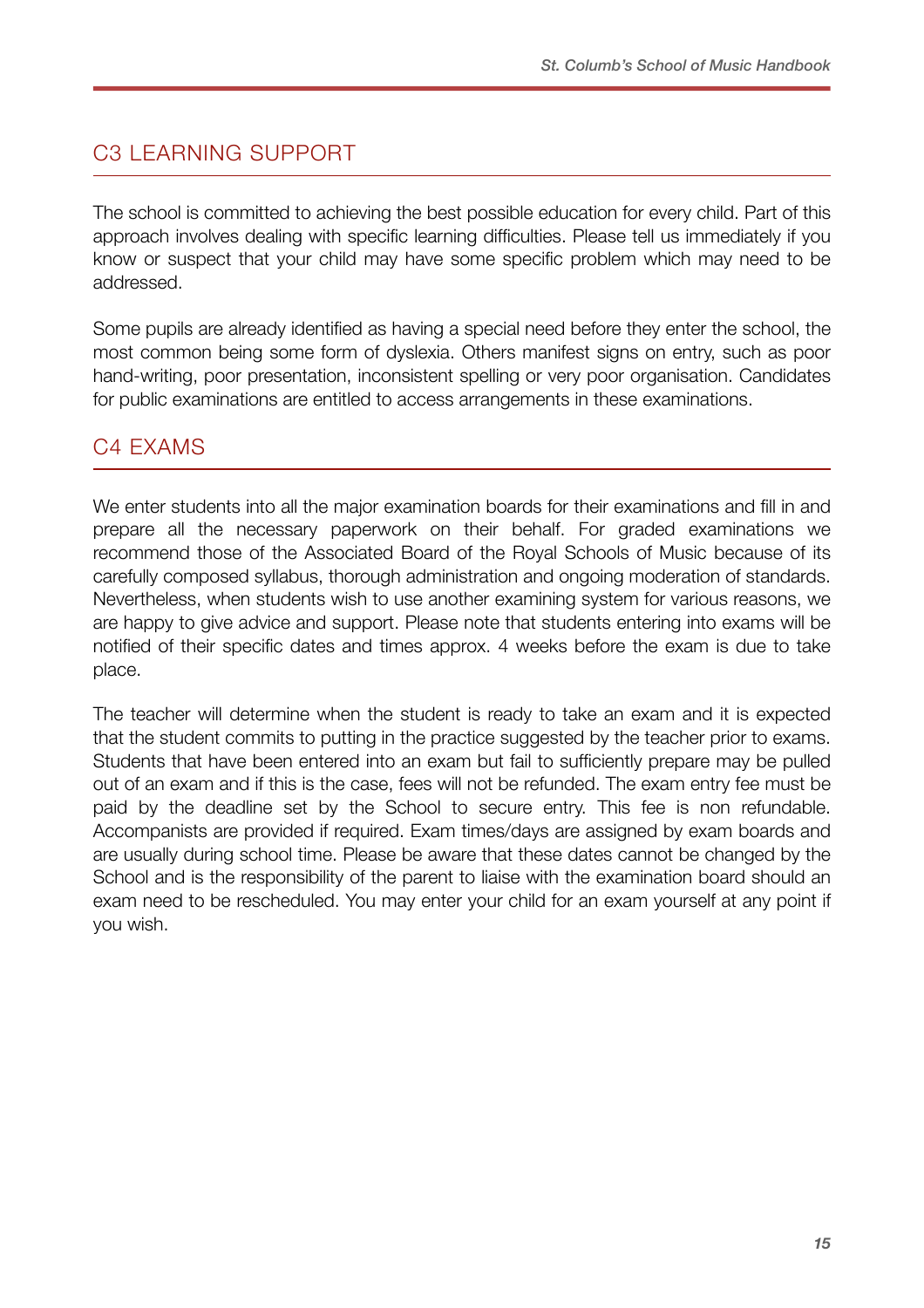### <span id="page-15-0"></span>C5 ASSESSMENT AND REPORTING

Examination results will be sent through email. Result days depend on the examination board but we strive to pass on these as soon as the School receives them. For further information about results, please contact the school directly.

Academic progress is monitored through formative and summative assessment. The pattern of assessment provides reporting to parents via Winter and Summer reports written by the instrumental tutor and a comment made by the Head of Department. These are sent by email and include a grade of ability; grade of effort and future plans in terms of exams or concerts.

Musical progress is displayed through end of year concerts or informal recitals that are held throughout the year.

#### **Internal Examinations**

In some instances, Internal school examinations are held before external examination periods to provide mock examinations held to prepare pupils for public examination; other groups may have mock exams (e.g. Theory tests).

#### **Parents' Meetings**

Although communication between the school and the parent should be transparent and regular, Parents' meetings may be held termly on a Friday afternoon when parents have an opportunity to meet academic associates. Details of parents' meetings are published on the website. The purpose of these meetings is to give parents an opportunity to discuss pupils' progress with associates.

### <span id="page-15-1"></span>C6 POST-EXAMS SERVICES & APPEALS PROCEDURES IN PUBLIC EXAMINATIONS

For any queries of results days and post-exams services, including how to make enquires about results, to request re-marks and all other matters relating to results in public examinations, please contact the school office.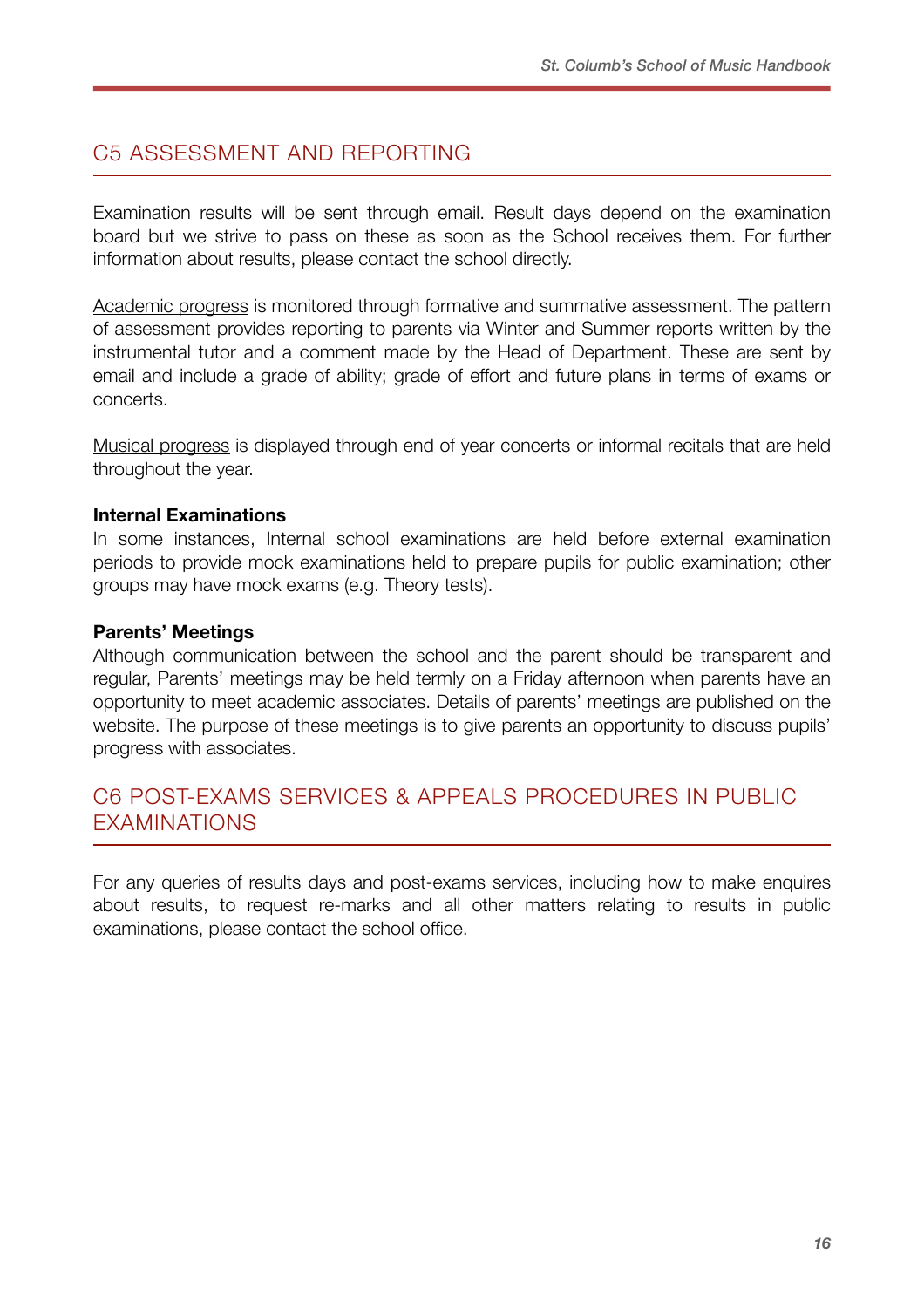# <span id="page-16-0"></span>**SECTION D: MUSIC INFORMATION**

Please note that parents are not permitted to attend music lessons.

### <span id="page-16-1"></span>D1 INSTRUMENTAL LESSONS

#### **Teaching Weeks**

The Music School operates on a 34-week school year session and a flexible 4-week summer session. Student registration is a contract that reserves a specific time slot with the tutor each week. It is assumed that students will continue for the entire 34 week session (or portion remaining thereof). Students choosing to withdraw before the end of the session must notify the School in writing. There are several weeks at the end of the year reserved for inclement weather and teacher absence makeup days. Students may also choose to register for additional lessons during this period, if the teacher is available.

#### **Lesson Duration and Additional Lessons**

The normal expectation for most pupils is that they will receive lessons for 30 minutes per week on their instrument. This is the minimum time for a lesson and further time allowance may be available for individual pupils, as decided between the pupil, parent, music tutor and head of department.

Additional lessons per week include optional theory classes and aural skills workshops. For further details on these classes please check the website for updates. Lessons beyond the 34 weeks of teaching and during holidays can be offered only with the permission of the Music Tutor and Head of Department.

#### **Recommended Practice**

Practice time varies according to age and the extent of other commitments.

#### **Purchase of Instruments**

Advice is offered to pupils by the Head of Department in consultation with the pupil's music teacher. Introductions can be made to various dealers.

#### <span id="page-16-2"></span>D2 CHOICE OF MUSIC TEACHER

Each Student will be assigned a teacher depending on timetabling and desired outcomes following registration. The choice of music teacher is determined by appropriate Head of Department. Every effort is made to choose the right teacher to match the needs of the individual pupil. If it is not possible to place a student with an appropriate tutor/class during registration, students may elect to place their names on a waiting list. Parents and teachers should not approach any music teacher directly without first consulting the head of department.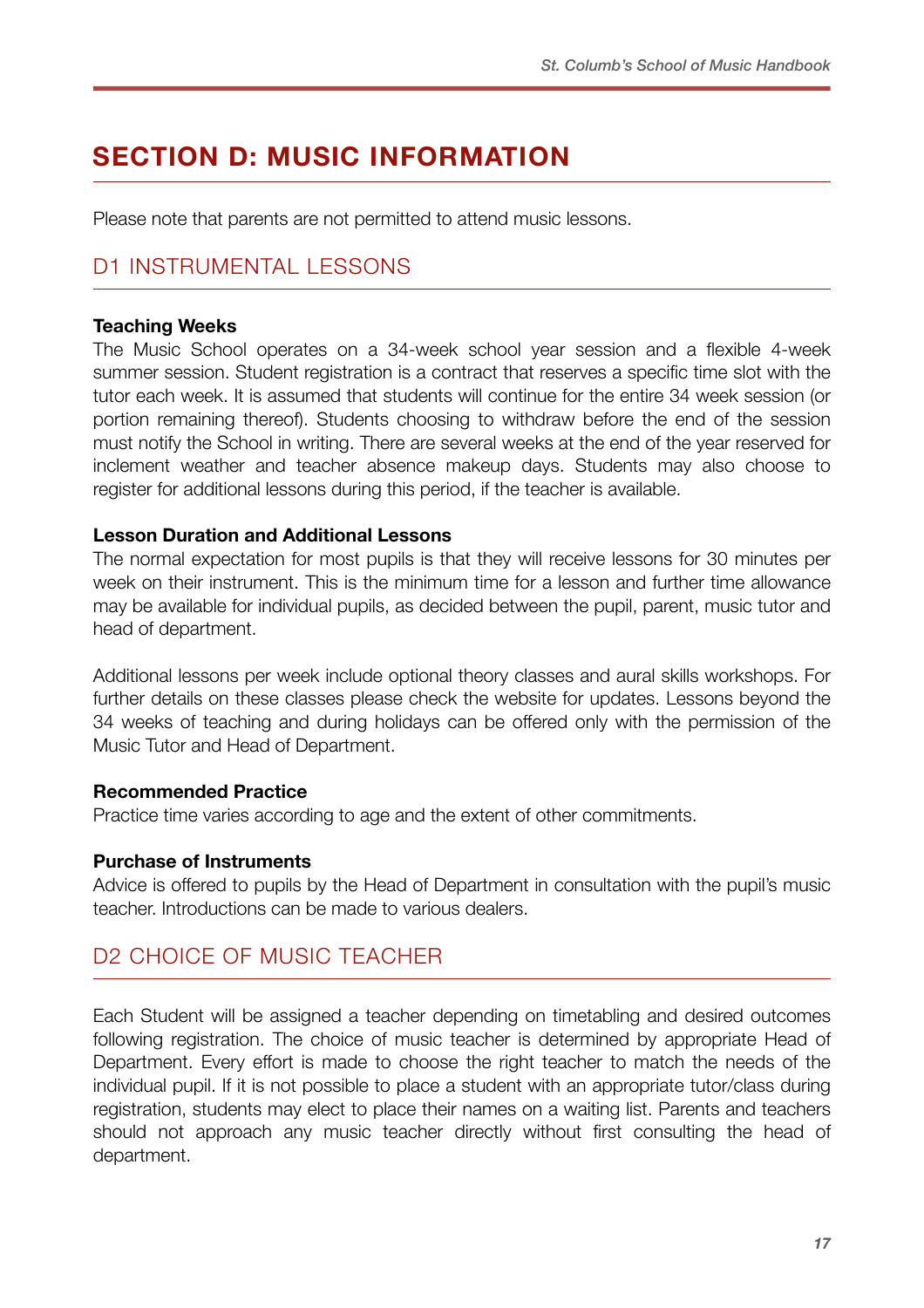### <span id="page-17-0"></span>D3 CHANGES OF INSTRUMENT OR MUSIC TEACHER

Changes of music teacher is not guaranteed and can only take place with prior consultation with the relevant Head of Department.

#### **Changes of Instrument**

A written request from parents to the School of Music Directors is required should you wish to change instruments. Requests will normally be accommodated provided that teaching is available and subject to the pupil's overall workload. Whenever possible, the school will try to accommodate the request. The Directors will discuss the issue with the relevant Head of Department and with the pupil before reaching a decision. However, the final decision will reflect the school's professional opinion of what is in the best long-term interests of the pupil.

#### **Changes to Music Teacher**

A written request from parents to the School of Music Directors is required should you wish to change music teacher. Requests will normally be accommodated provided that teaching is available and subject to the pupil's overall workload.

### <span id="page-17-1"></span>D4 MUSIC BOOKS

Guidance on music books and sheet music will be given by the designated music tutor. All music required by the student (including grade books and other pieces) can be purchased in various shops locally, or online. Pupils are then responsible for taking care of any music they have acquired and loss or damage to this music will be at no expense of the School.

### <span id="page-17-2"></span>D5 CONCERTS AND EXTERNAL EVENTS PROCEDURE

#### **Internal Concerts**

Internal lunchtime 'Performance Platform' concerts take place on occasions throughout the year. Although not compulsory, we ask that each student of the St. Columb's School of Music performs in at least one of these concerts. Standard of performance at these internal lunchtime concerts will be used by the Music Department to determine performers in internal and external concerts. Each pupil should attend their 'House Concert' and pupils are always welcome to attend concerts of other houses if they are free to do so.

#### **External School of Music Concerts**

There are various musical engagements that are accepted by the School and these provide opportunities for students to perform outside of the Music School. Individual tutors are asked to suggest pupils and repertoire that they believe will be ready. Although representing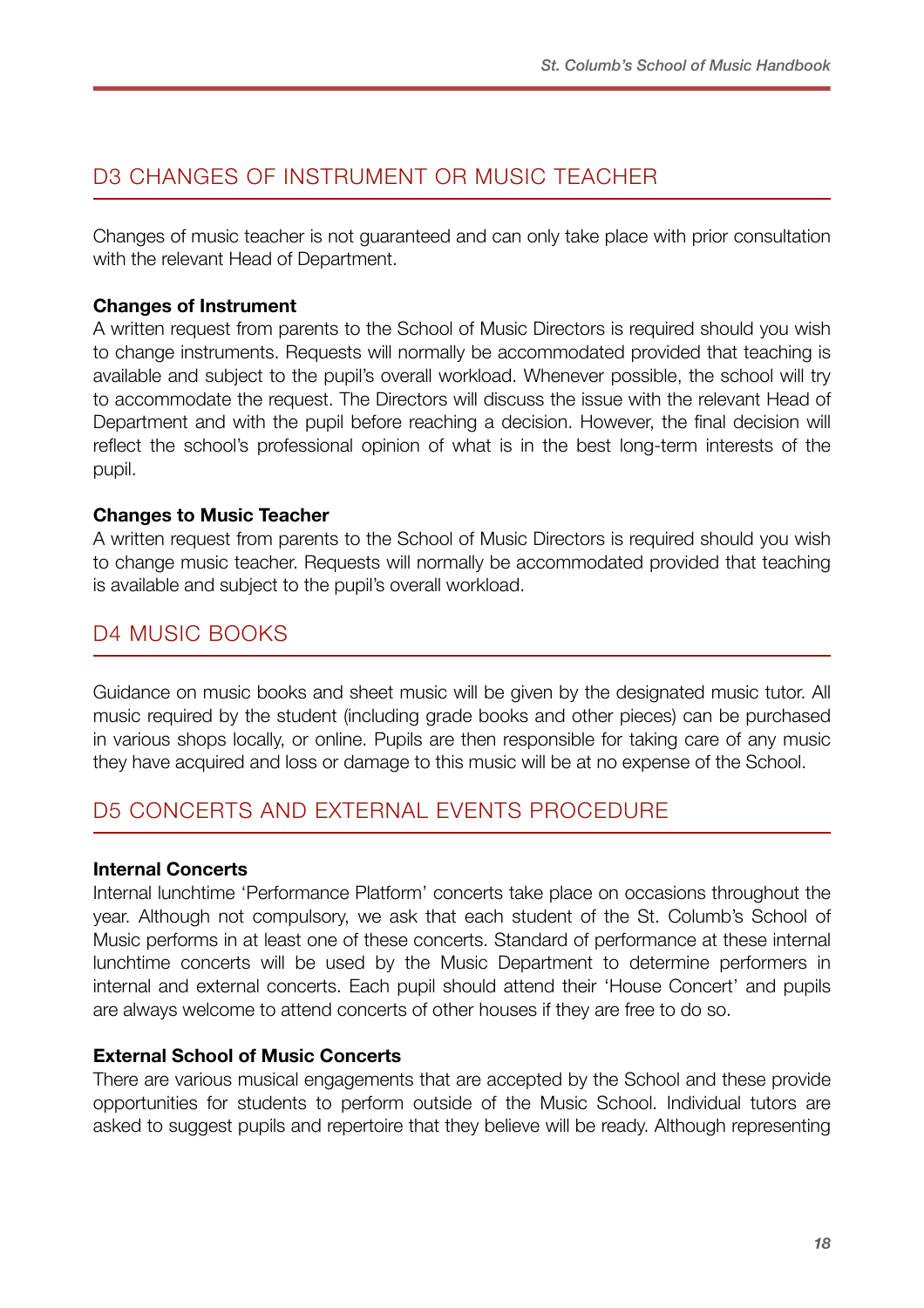themselves, each pupil will also be representing the St. Columb's School of Music and must act and dress appropriately. See Appendix 3 for details of Concert Dress.

#### **School of Music Concerts**

If a concert or recital has been organised by the St. Columb's School of Music, or is held in the school building or the grounds of it, students are expected to attend and support, or assist and help in the running and delivering of the concert if required.

#### **Outside Concerts**

If pupils have been asked to perform at an externally organised event, pupils should acknowledge St. Columb's School of Music School in biographies for outside engagements; for example, "Sam Smith currently studies at St. Columb's School of Music". Pupils are usually expected to have performed their pieces at an internal concert before playing them outside School. Pupils must not use the school's name and/or logo to advertise an external private concert without the express permission of the School of Music Directors.

#### **Biographies**

New pupils should provide the School Office with a short biography (about ten lines) detailing a bit about themselves. E.g. when they first started studying their instrument, music groups they belong to and their outside interests. Biographies will be kept on file and updated from time to time for use when pupils are involved in concerts inside or outside school.

#### **Competitions**

Competition entries must be discussed with the pupil's specialist teacher and Head of Department. This will enable the School to help with preparation.

#### **Accompanists**

Accompanists are provided for School concerts (internal and external), and for examinations organised by the school. Any other request for an accompanist is made by private arrangement. The school does not provide accompanists for music college auditions.

#### <span id="page-18-0"></span>D6 THEORY/AURAL CLASSES

Theory teaching takes place during lessons but additional teaching may take place during the year as group theory classes. In order to progress to higher grades (6-8) of ABRSM, Grade 5 theory is required and as the School of Music actively promotes ABRSM as the chosen examination board, specific grade 5 theory group classes also take place throughout the school year. Please note that not all students may come under the ABRSM umbrella but can still partake in sitting theory exams. All group theory classes are free for any School of Music student as part of their tuition. These are not compulsory but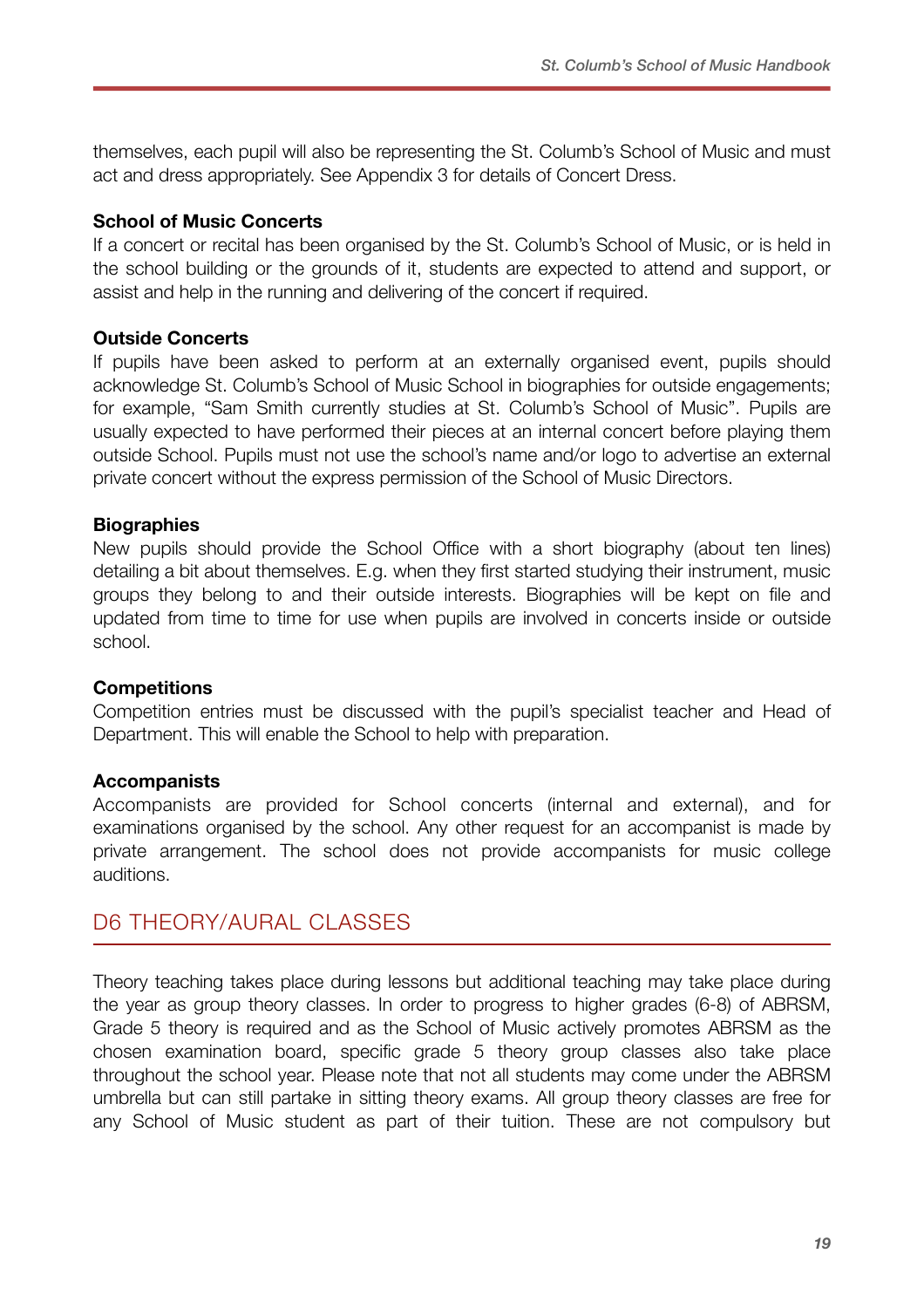recommended. Individual theory lessons can also be arranged with an individual music teacher, at an additional cost.

Aural skills workshops are organised in the weeks leading up to external examination windows. These workshops cost £5 per session.

All arrangements of these classes will be posted in advance on the school website and social media platforms.

### <span id="page-19-0"></span>D7 SATURDAY PROGRAMME

There is a musical programme on Saturdays throughout the year. It usually consists of a performance class or individual performances. Details about these performances will be posted on the website and our social media platforms.

### <span id="page-19-1"></span>D8 ABRSM / EXTERNAL EXAMINATIONS

Associated Board (ABRSM) examination entries are co-ordinated through the School Office. Exams generally take place a short walk from the school. On exam days, the building is open for those students who would like to practice. On joining the School, pupils who have already taken Associated Board Theory Grade 5 should bring a copy of their result to the Music Office; this will be either the original mark form provided by the Associated Board or a copy of the certificate. The document will be kept safely at the School until the pupil leaves, so that it is available for use when the pupil enters any Associated Board exam above Grade 6.

#### <span id="page-19-2"></span>D9 INSTRUMENTAL INSURANCE

Parents must ensure that all personal instruments are insured and that instruments are covered for travel to and from school and when pupils are performing outside of school. St. Columb's School of Music takes no responsibility in any damage that occurs to instruments outside of a scheduled lesson.

### <span id="page-19-3"></span>D10 SCHOLARSHIPS AND BURSARIES

St. Columb's School of Music offer various scholarships and bursaries for places at the school (see website for more details). These positions are awarded after an audition process which can be found on the website.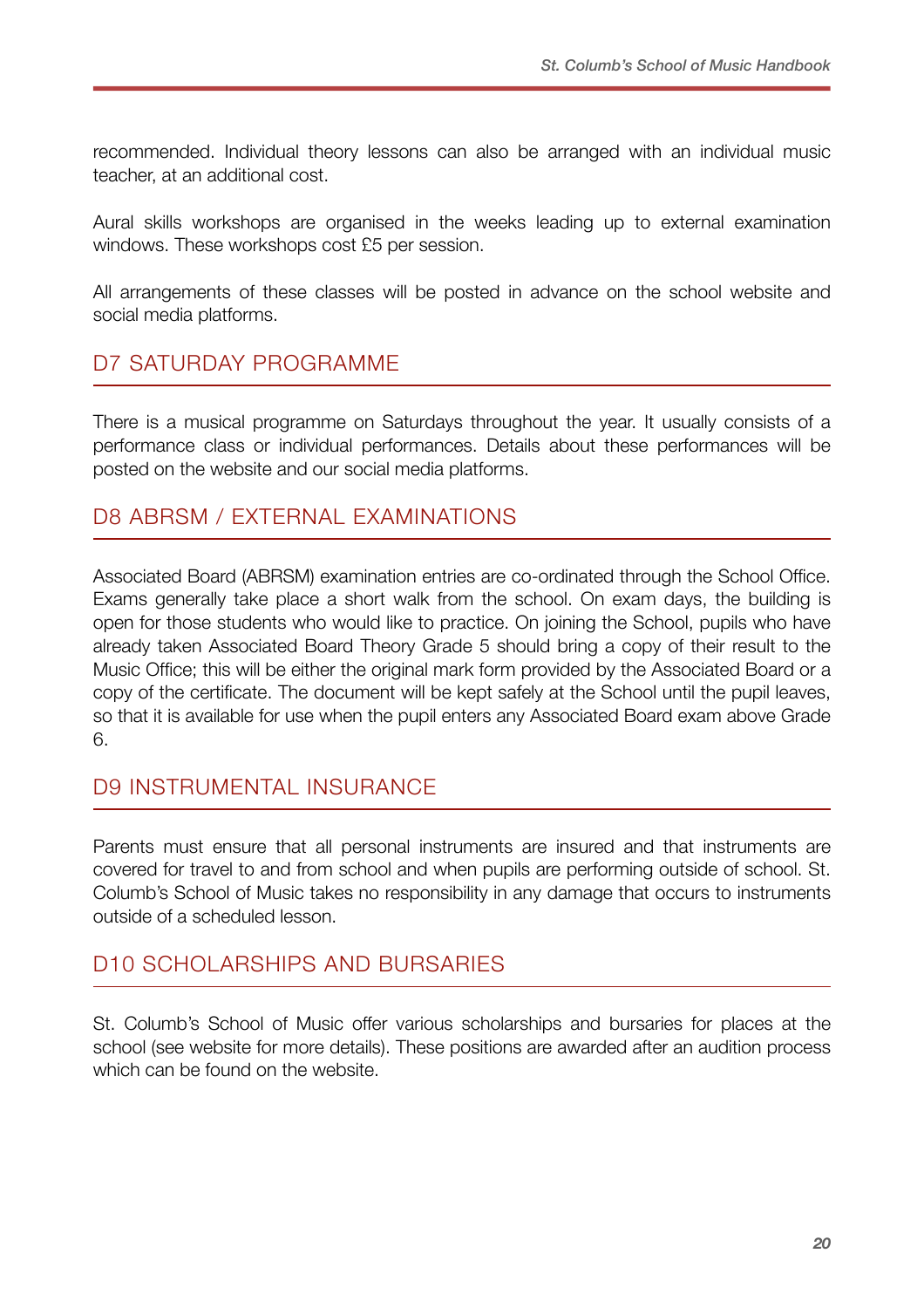# <span id="page-20-0"></span>**SECTION E: BEHAVIOUR**

### <span id="page-20-1"></span>E1 INTRODUCTION

The School Rules are designed to encourage pupils to behave in a thoughtful and responsible way, to ensure that they receive the maximum benefit from their education, to maintain the school's excellent reputation, and to help the whole school community to live together amicably.

The School Rules can be found in Appendix 1 in this handbook, as well as on the school website. Other relevant policies include the Anti-Bullying Policy, Behaviour Policy (which explains rewards and sanctions used at the school), Drugs and Alcohol Policy and the ICT Acceptable Use Policy. Summaries of these policies can be found below or elsewhere in this handbook, and the full versions can be downloaded from our website.

### <span id="page-20-2"></span>E2 PRINCIPLES AND EXPECTATIONS

The St. Columb's School of Music encourages the good behaviour of its pupils at all times. The school attaches great importance to courtesy, integrity, good manners, good discipline and respect for the needs of others. The School Rules and the school's Anti-Bullying Policy make clear our expectations in this regard.

The guiding principle is that the school trusts pupils to know how to behave and to act at all times in their own best interests and those of the whole school community. Only when pupils breach this trust will sanctions be required. When sanctions are unavoidable, pupils and parents have the right to expect the school to apply this policy fairly. However, this does not mean that sanctions will invariably be the same for each offence, as there may be differing circumstances which may be taken into account. In other words, every incident will be viewed on its own merits, using this policy as guidance.

The St. Columb's School of Music does not use physical punishment of any sort. There is no corporal punishment and no punishment is intended to humiliate or intimidate any pupil. The school's Behaviour Management Strategy is a graded scale covering both rewards and sanctions intended to encourage pupils towards an acceptable level of behaviour. A copy can be found in appendix 2 in this handbook.

### <span id="page-20-3"></span>E3 REWARDS AND SANCTIONS

#### **Rewards**

Pupils who do particularly good work relative to their ability, or make a positive contribution to the life of the school, receive a Commendation. Lists of pupils receiving commendations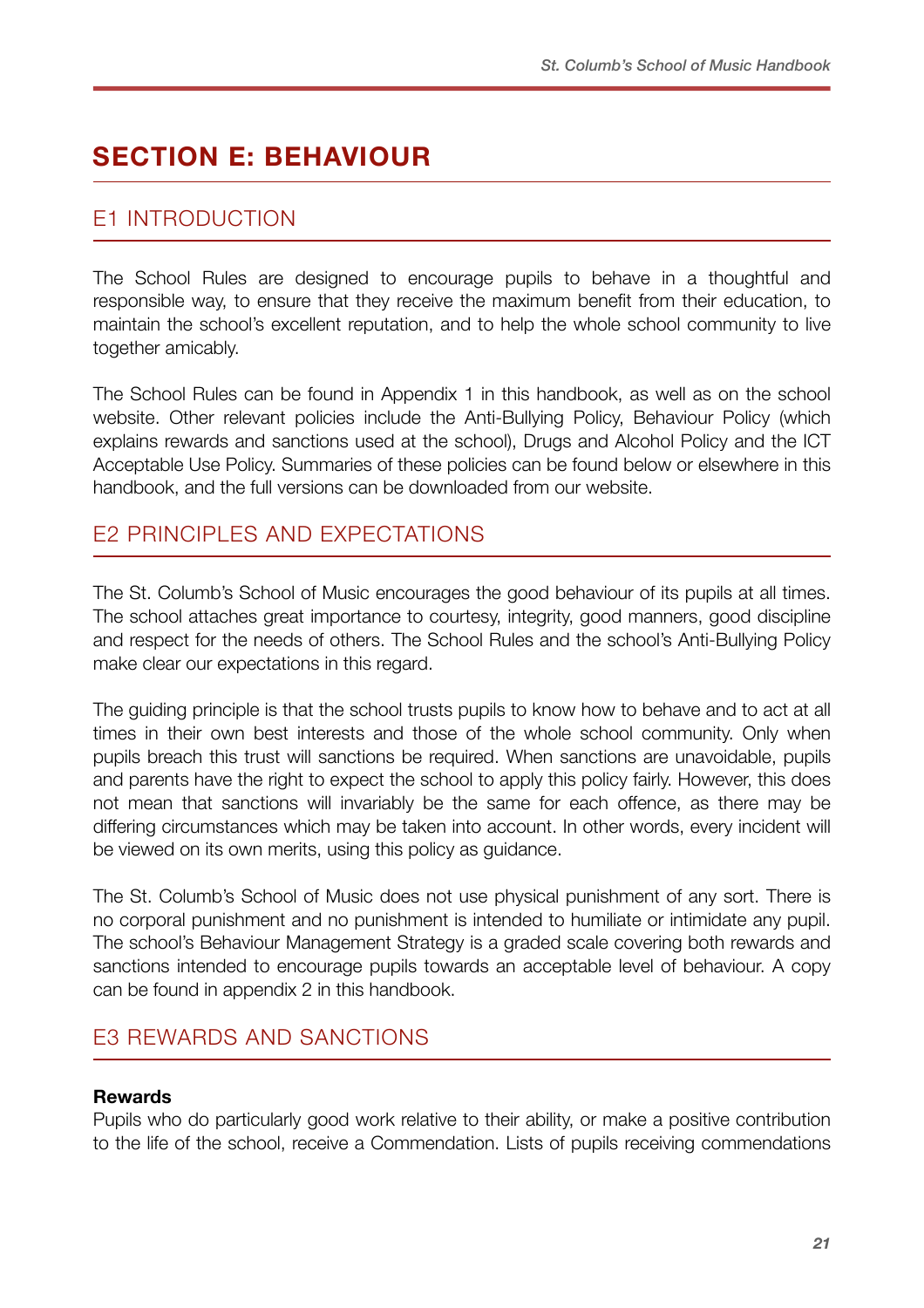are posted regularly on the school website. At the end of the school year, prizes are awarded for effort, for achievement in academic subjects, for commendations awarded, in music, and for general contribution to the life of the school.

#### **Sanctions**

The School's Behaviour Management Strategy provides a range of sanctions in a gradual scale of increasing severity designed to encourage the pupil towards an acceptable level of attainment or behaviour. Possible sanctions for minor offences or poor academic work include suspensions, not allowed to attend an event or fines.

#### **Suspension**

Serious or repeated disciplinary offences may result in the pupil's suspension for a set number of lessons. A suspended pupil may not attend any school function (e.g. concert) or social event. (A student may also be suspended whilst an investigation into an alleged serious incident takes place.)

#### **Expulsion**

In the most extreme circumstances the School of Music reserves the right to expel a pupil from the school. Although the pupil's best interests will be taken into consideration, the interests of the whole school community and the nature of the offence will be of particular significance. In such circumstances, parents have a right of appeal to the board of advisors. An expulsion will include a serious breach of attendance standards, progress, behaviour or any other reason why expulsion is the best scenario for the the child, other children, associates, parents and the school itself. The School will not expel a pupil other than in grave circumstances. Expulsion is only used as a last resort.

#### **Withdrawal of lessons**

For repeated offences, or where the continued presence of the pupil is felt to be detrimental to good order in the School, the place will be withdrawn either temporarily or permanently at the School of Music directors' discretion.

#### <span id="page-21-0"></span>E4 DRUGS AND ALCOHOL

Any pupil found to be involved with illegal or other harmful drugs while under school jurisdiction either on or off school premises can expect to be suspended from school and may subsequently be expelled depending on the circumstances. The school reserves the right to inform the police. Pupils are not permitted to be under the influence of alcohol, on school premises or when under the jurisdiction of the school (e.g. concerts).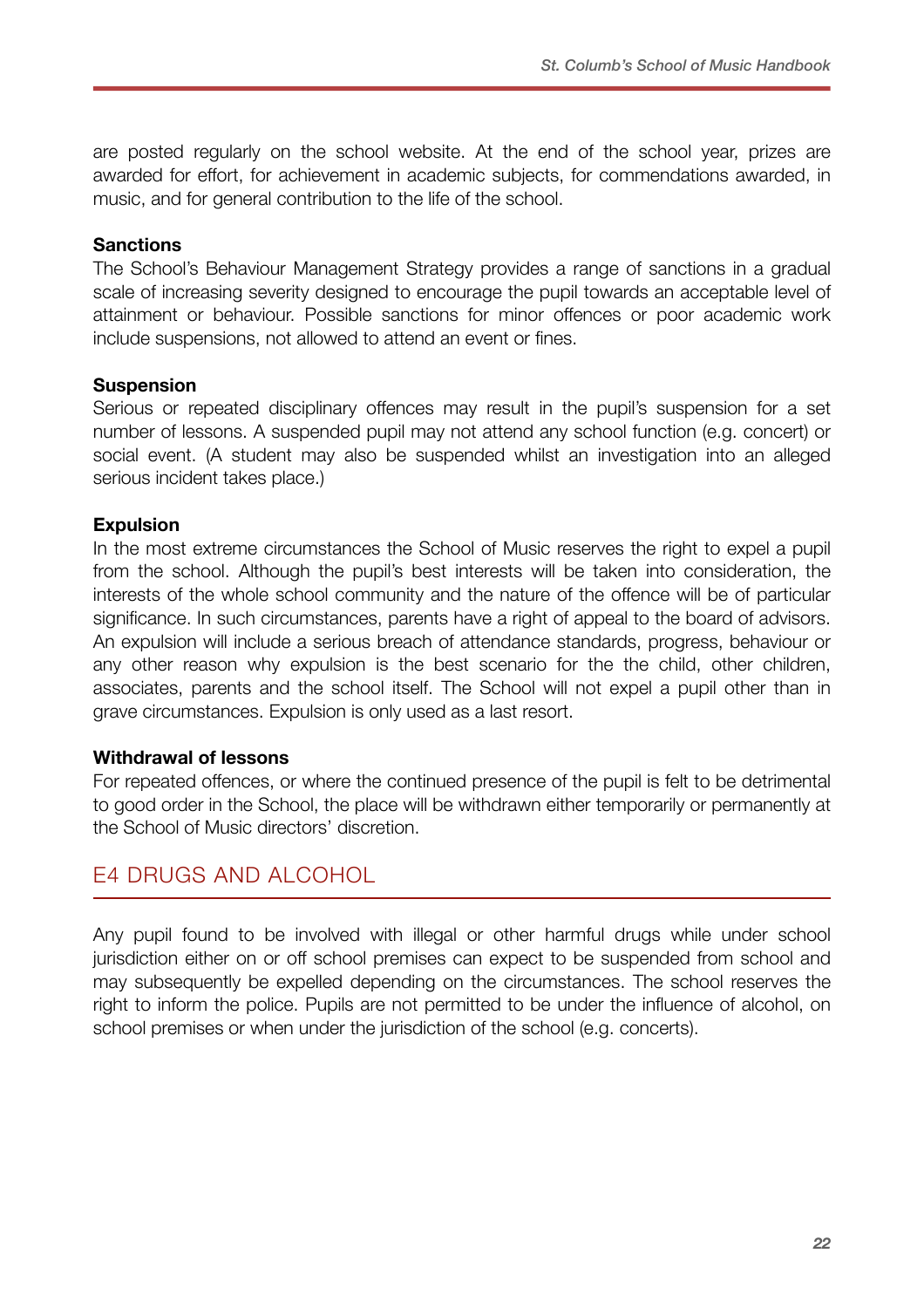### <span id="page-22-0"></span>E5 SOCIAL MEDIA AND ICT: ACCEPTABLE USE POLICY

The School has a wireless network that is offered to all students and parents of the school. The full policy can be found on our website. Parents' attention is also drawn to the School Rules (Appendix 1), regarding the use of mobile phones and other devices in school.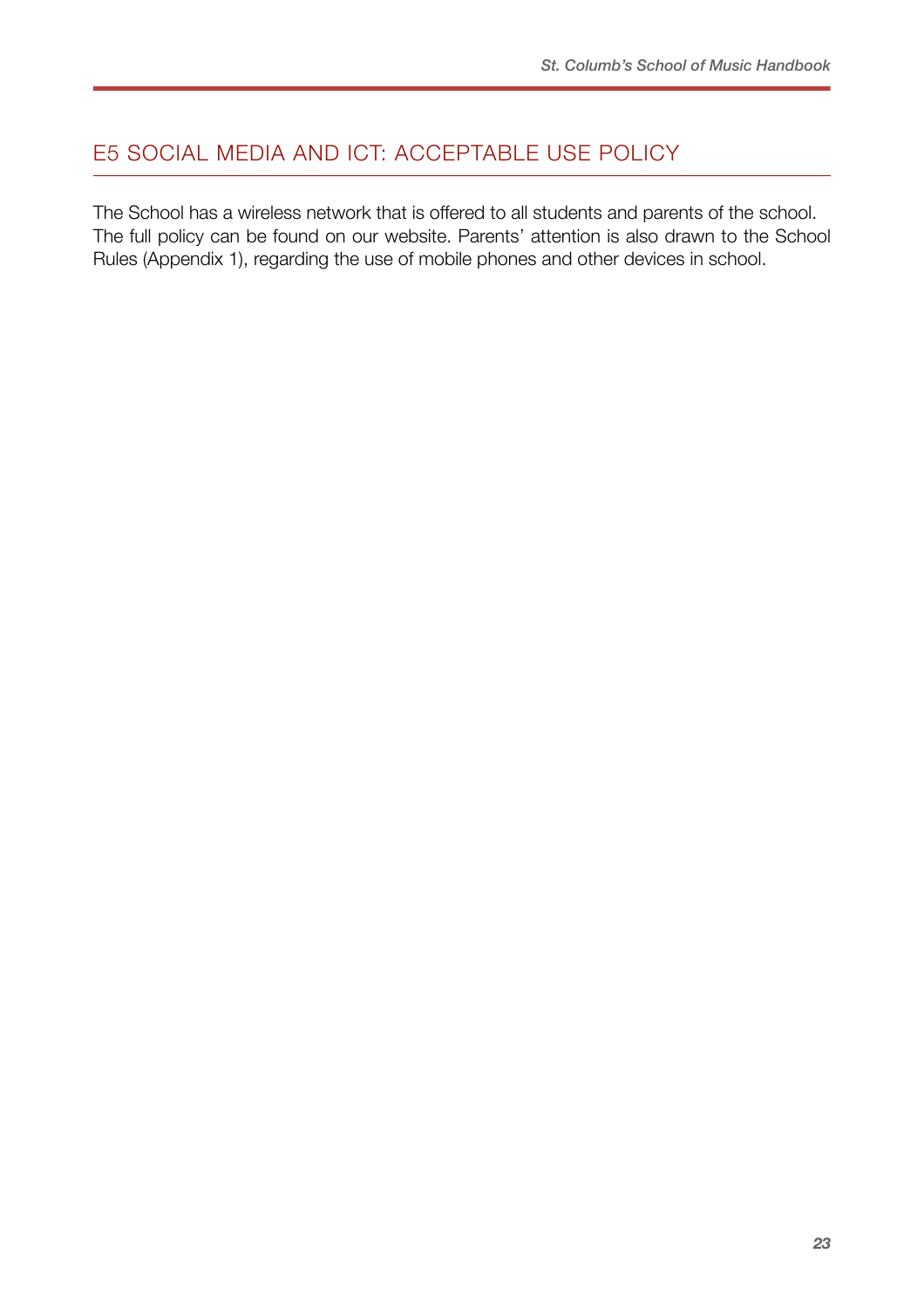# <span id="page-23-0"></span>**SECTION F: OTHER MATTERS**

### <span id="page-23-1"></span>F1 COMPLAINTS PROCEDURE FOR PARENTS AND GUARDIANS

It is hoped that the School will continue to maintain excellent relationships with the parents and guardians of pupils attending St. Columb's School of Music. Nonetheless, there may be occasions during a student's time at St. Columb's School of Music when parents may feel they wish to make a complaint. If so, please follow this procedure.

Please tell us of your concern as soon as possible. It is difficult for us to investigate properly an incident or problem which has happened some time ago. Please state your problem or concern courteously: it does not help associates to resolve issues if intemperate or aggressive language is used, either in writing or in person. We will always try to resolve any complaints within 10 working days of them being raised, except where they are raised in school holidays, in which case we will try to resolve them within 10 working days of the start of the new school term.

It is hoped that most complaints and concerns can be resolved quickly and informally. Often there is a misunderstanding which can be easily resolved. If not, we will give you a chance to explain your concerns and will try to resolve them. Of course, this does not mean that in every case we will come round to your point of view but it will help both you and the school to understand both sides of the question. It may also help to prevent a similar problem arising again. Parents can be assured that all complaints and expressions of concern, whether raised informally or formally, will be treated seriously and confidentially.

**Child Protection:** Concerns regarding Child Protection are outside the scope of this procedure. If you have a concern regarding Child Protection, please contact directly the school's Designated Person for Child Protection, Mr Ian Bartlett (07803005723, ian.bartlett@btinternet.com).

### <span id="page-23-2"></span>F2 FUNDRAISING AND SPONSORSHIP

Despite being a self-sufficient School, The St. Columb's School of Music needs to fundraise in order to provide the best opportunities for students in terms of attracting musicians and others to attend. Part of the fundraising is also crucial in securing scholarships and bursaries for pupils. We ask that all parents act as ambassadors of the School and recommending it for support to their friends, colleagues and business contacts.

We are also always looking for sponsorship opportunities, to help grow the local community by working together on large events or through a series of competitions and fund-raising concerts. A donation form can be found on the website. For sponsorship queries, contact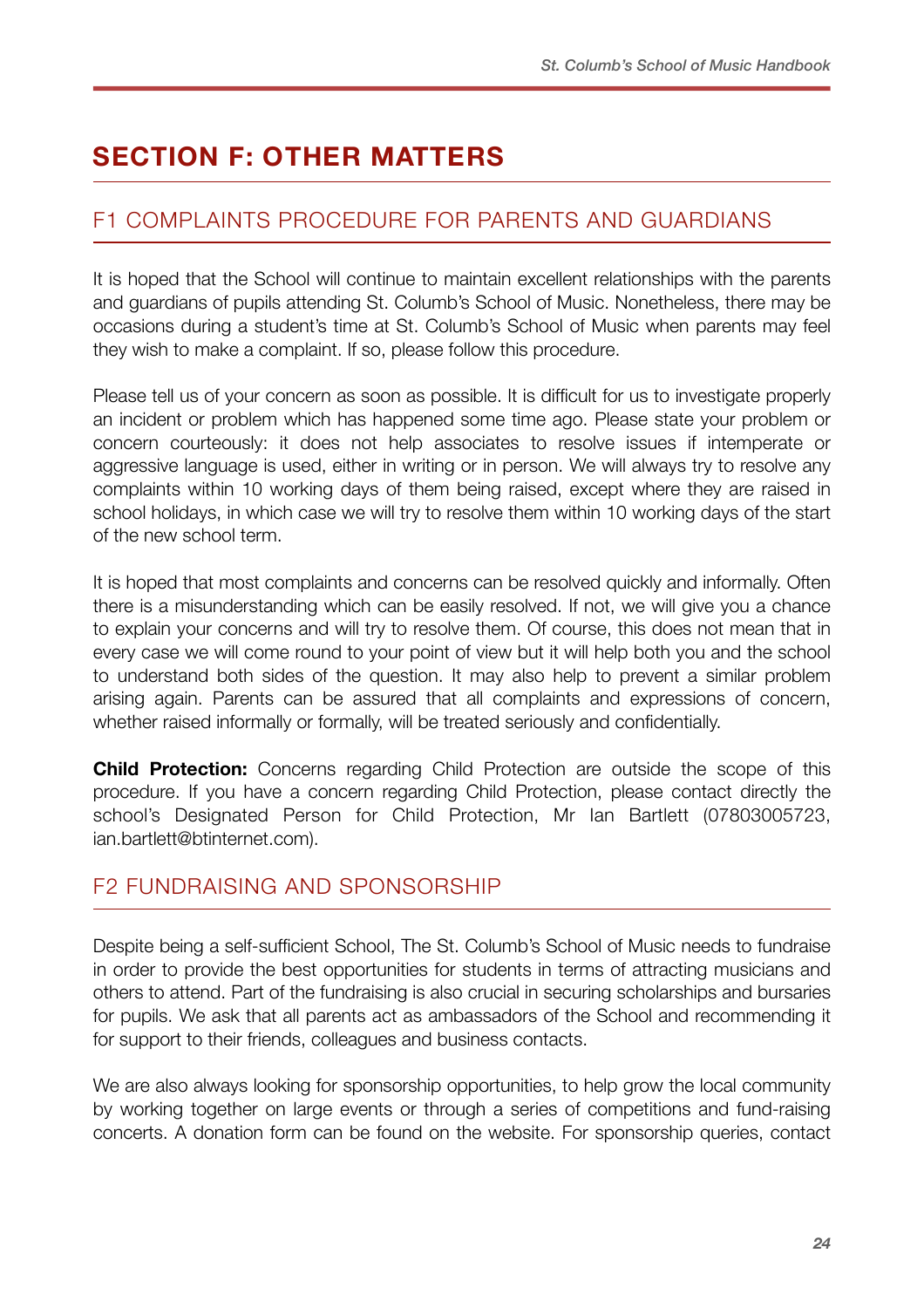the school office directly.

### <span id="page-24-0"></span>F3 DATA PROTECTION

St. Columb's School of Music is required to process relevant personal data regarding associates, pupils, parents and friends of St. Columb's School of Music as part of its operation and shall take all reasonable steps to do so in accordance with the Data Protection Policy. Processing may include obtaining, recording, holding, disclosing, destroying or otherwise using data and St. Columb's School of Music has a legal responsibility to comply with the Data Protection Act 2018. For more information, please refer to the Data Protection Policy found on the School website)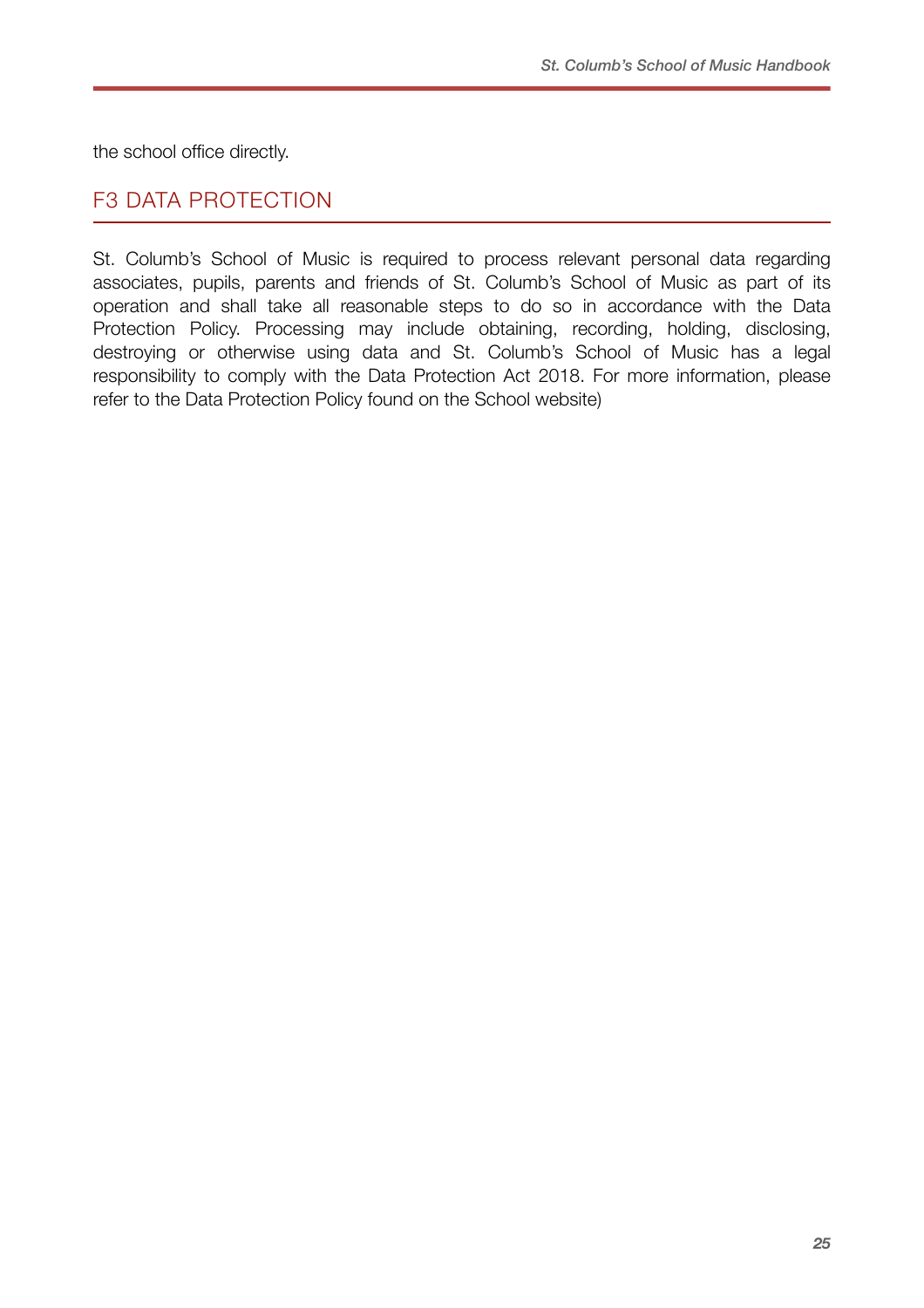# <span id="page-25-0"></span>**SECTION G: WHO'S WHO**

| <b>Job Title</b>                | <b>Name</b>        | <b>Contact Details</b>           |
|---------------------------------|--------------------|----------------------------------|
| <b>School Office</b>            | Deborah Fields     | 07366602407                      |
|                                 |                    | music@stcolumbsschoolofmusic.com |
| Director                        | Louis Fields       | 07784841990                      |
|                                 |                    | louisfields13@hotmail.co.uk      |
| Director                        | Nicky Morton       | 07858097290                      |
|                                 |                    | nickymorton@hotmail.co.uk        |
| <b>Child Protection Officer</b> | lan Bartlett       | 07803005723                      |
|                                 |                    | ian.bartlett@btinternet.com      |
| St. Columb's Cathedral          | The Very Rev. Dean | 02871262746                      |
|                                 | Raymond Stewart    | deanofderry@stcolumbs.net        |
| Cathedral Administrator         | Robert McGonigle   | 07794666754                      |
|                                 |                    | robert@stcolumbs.net             |
| Board of Advisors Rep           | William Lynn       | 07771608084                      |
|                                 | (Chairman)         | wlynn geology@hotmail.com        |

#### **Advisory Board Members:**

- William Lynn
- Elizabeth Quigley
- Jane Fields
- Ian Bartlett
- Martin Doherty

#### **Teachers:**

- Louis Fields\* (Head of Tutors)
- Nicky Morton<sup>\*</sup> (Head of Keyboard)
- David Chancellor
- Geraldine McKeever
- Eimear Tracey
- Helen O'Hare\* (Head of Singing)
- Una Carlin
- Linley Hamilton
- Brenda O'Somachain
- Helen Quigley
- Derek Collins
- Dean Raymond Stewart
- Lara O'Donnell
- Diarmuid O'Kane\* (Head of Woodwind)
- Blaithin Haberlin
- James Anderson\* (Head of Percussion)
- Padraig O'Kane\* (Head of Strings)
- Dan Ferguson<sup>\*</sup> (Head of Guitar)
- Caitlin Gallagher\* (Head of Harp)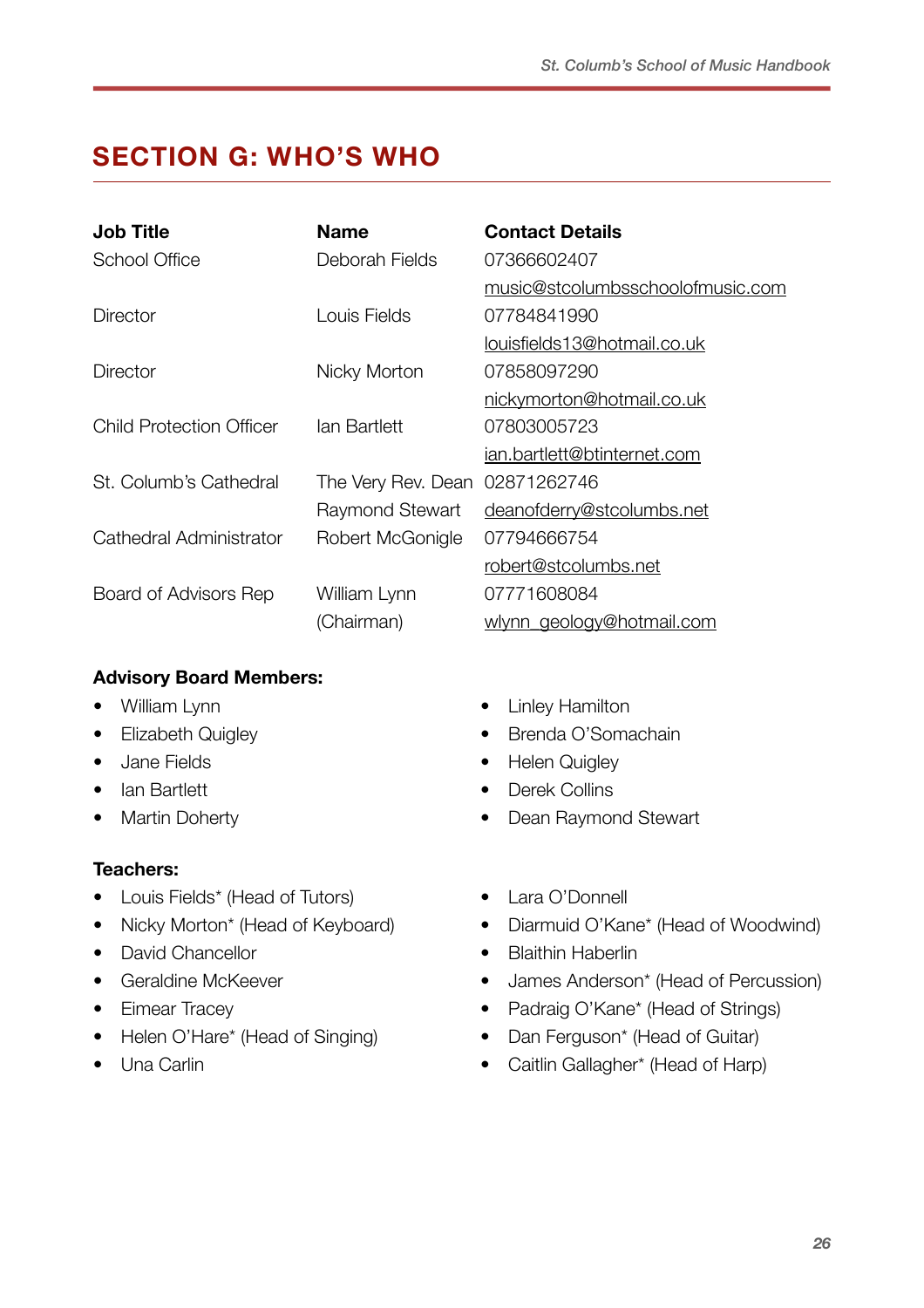# <span id="page-26-0"></span>**APPENDICES**

### <span id="page-26-1"></span>APPENDIX 1: SCHOOL RULES

These school rules are designed to encourage you to behave in a thoughtful and responsible way, to ensure that you receive the maximum benefit from your education, to maintain the school's excellent reputation, and to help us live together as a school community. You should also read the school's Anti-Bullying Policy, Behaviour Policy (which explains rewards and sanctions used at the school), Drugs and Alcohol Policy and the ICT Acceptable Use Policy.

- You must ensure that your behaviour does nothing to harm or endanger yourself or other members of the school, associates or public, or do damage to property. This includes tampering with electronic or computer equipment.
- If the fire alarm sounds, remain silent and follow associates instructions, walking quickly and silently via the nearest exit to the assembly point.
- You must not tamper with any fire alarm equipment. Setting off the fire alarm or fire extinguishers deliberately will be regarded as very serious offences.
- You are responsible for school property such as books, equipment, instruments or sheet music loaned to you. You will be charged if you lose them.
- Report breakages or damages to the premises, school equipment or the property of other members of the school immediately to a member of associates. You will not be charged if it is a genuine accident, but you should expect to pay for deliberate or careless damage.
- Bags and instruments should be left in the places provided and not around school where they are likely to cause an obstacle or danger to other people, or in vulnerable places near exits from the school.
- Do not tamper with, handle or interfere in any way with other people's property, including instruments, except under clear instructions from a member of associates.
- You may not take photographs or make audio or video recordings of associates or pupils without their prior knowledge and explicit prior consent. Under no circumstances may camera/video phones be used in toilets or changing rooms.
- Any use of mobile phones which involves bullying, the invasion of privacy, the circulation of libellous or pornographic materials, or the photography of other individuals without permission is considered unacceptable. This includes reading text messages or emails on another person's phone without their specific consent.
- You must ensure that your use of a mobile phone or other device does not disrupt the work of the school or disturb other pupils.
- You are reminded that the Examination Boards specifically forbid the use of mobile phones in examination rooms; if you are found in the possession of a mobile phone, you risk being disqualified from all your examinations.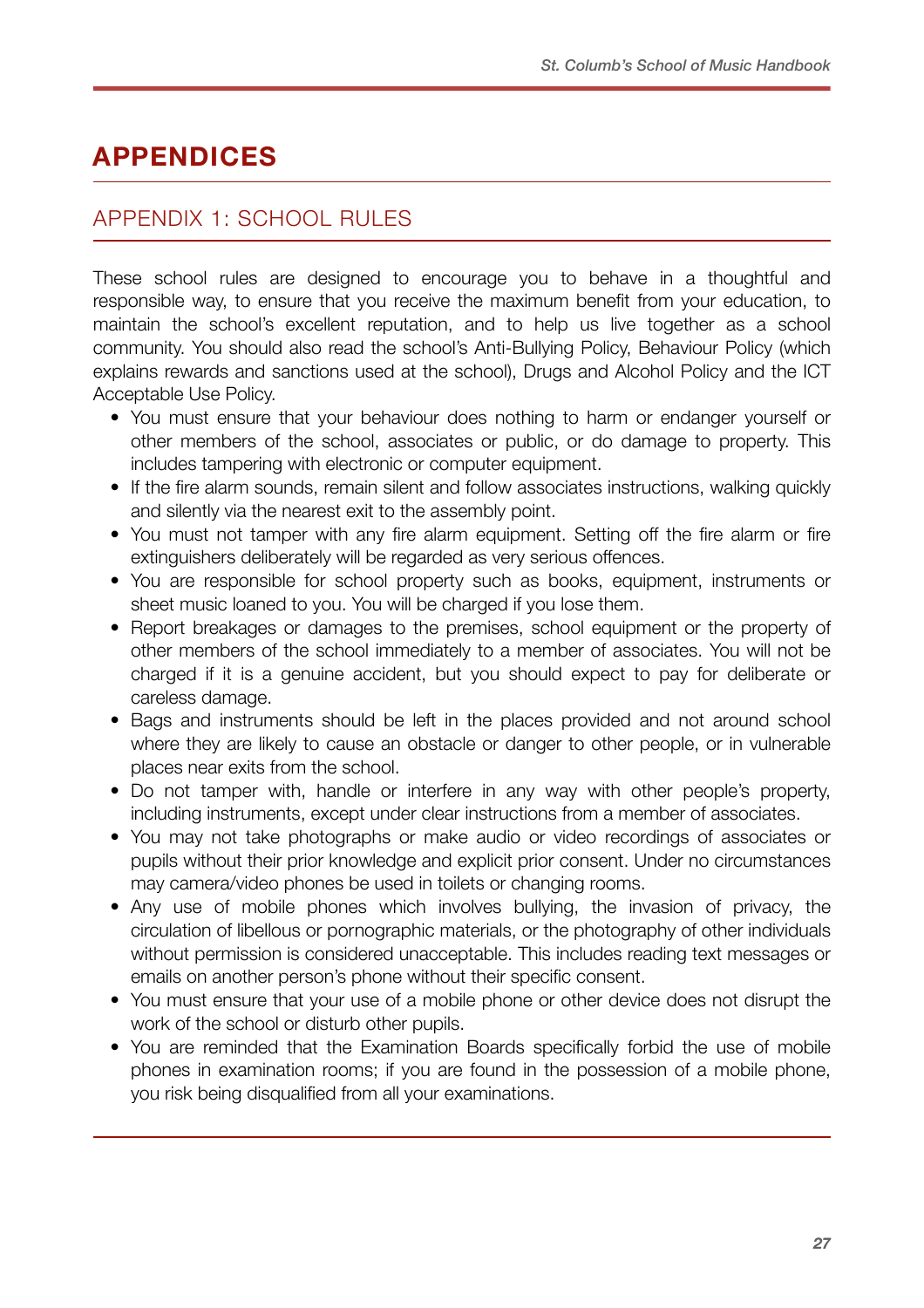### <span id="page-27-0"></span>APPENDIX 2: BEHAVIOUR MANAGEMENT STRATEGY

The following are only guidelines - each case will be treated individually, depending on circumstances. The lists of examples are not exhaustive and the sections under 'Possible Actions' represent a range of possible responses, not all of which may be appropriate to any particular incident.

| <b>Outstanding Achievement:</b> This can be for musical<br>progress, external musical achievements or any<br>related examples that help show off the school                                      | House points                             |
|--------------------------------------------------------------------------------------------------------------------------------------------------------------------------------------------------|------------------------------------------|
| <b>Musical Success:</b>                                                                                                                                                                          | Commendation certificate                 |
| <b>Exceptional Effort:</b>                                                                                                                                                                       | End of Year prize                        |
| Low Level: Negative Behaviour: e.g. lateness,<br>inappropriate dress, incorrect equipment, disruption<br>during group lessons, poor effort or insufficient<br>practice and breaking school rules | Verbal Warning, removal of house points  |
| <b>Medium Level: Negative Behaviour:</b> e.g. repeated<br>breaking of the rules, insufficient care of equipment,<br>insufficient practice or preparation                                         | Letter to parents, removal of privileges |
| High Level: Negative Behaviour: e.g. serious<br>breach of school rules, brings school under<br>disrepute, persistent non attendance, persistent<br>failure to prepare                            | Suspension or expulsion                  |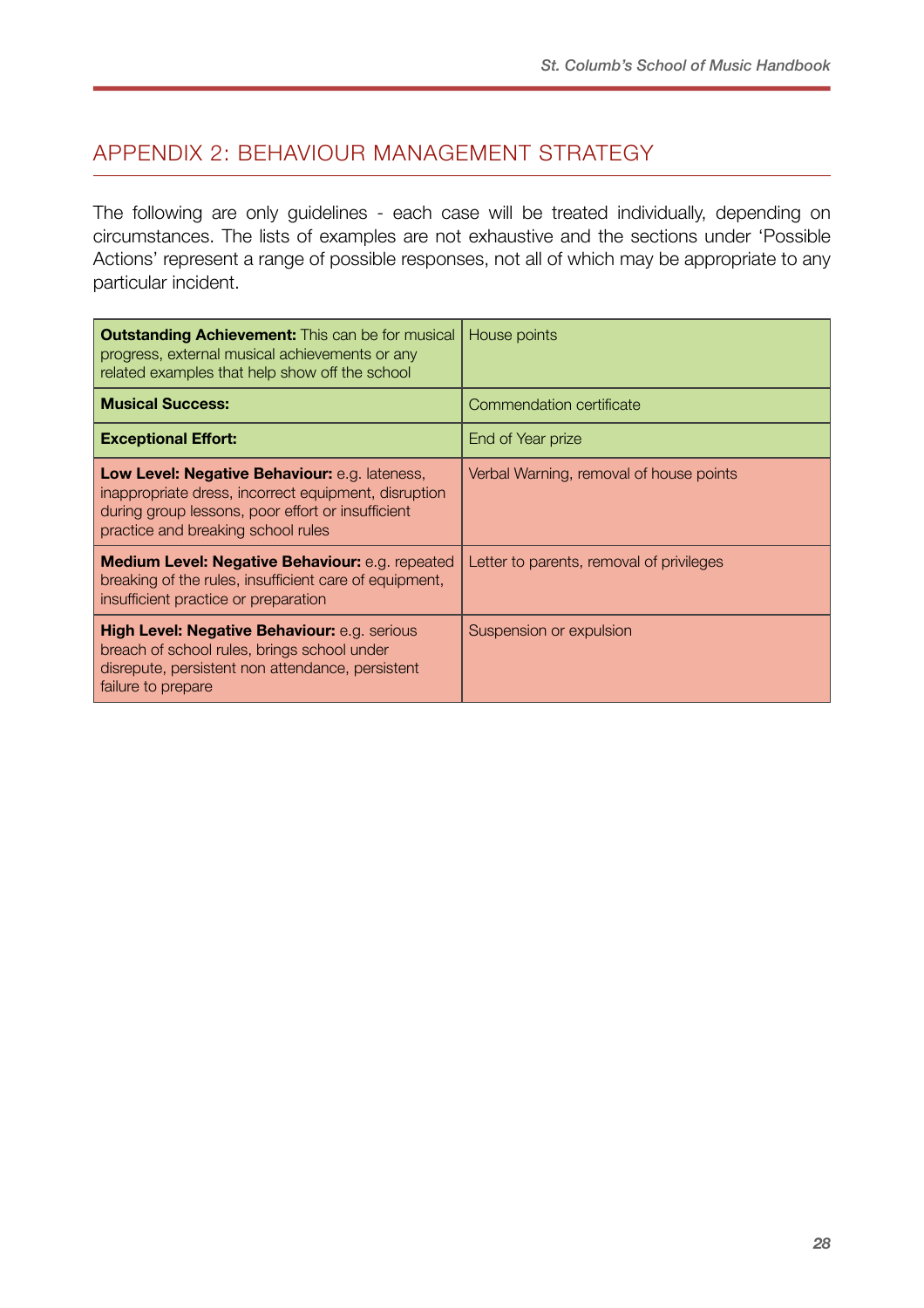### <span id="page-28-0"></span>APPENDIX 3: DRESS CODE

There is no dress code required but when representing St. Columb's School of Music at an event. However, students may be required to wear St. Columb's School of Music merchandise if helping out, or formal attire if performing.